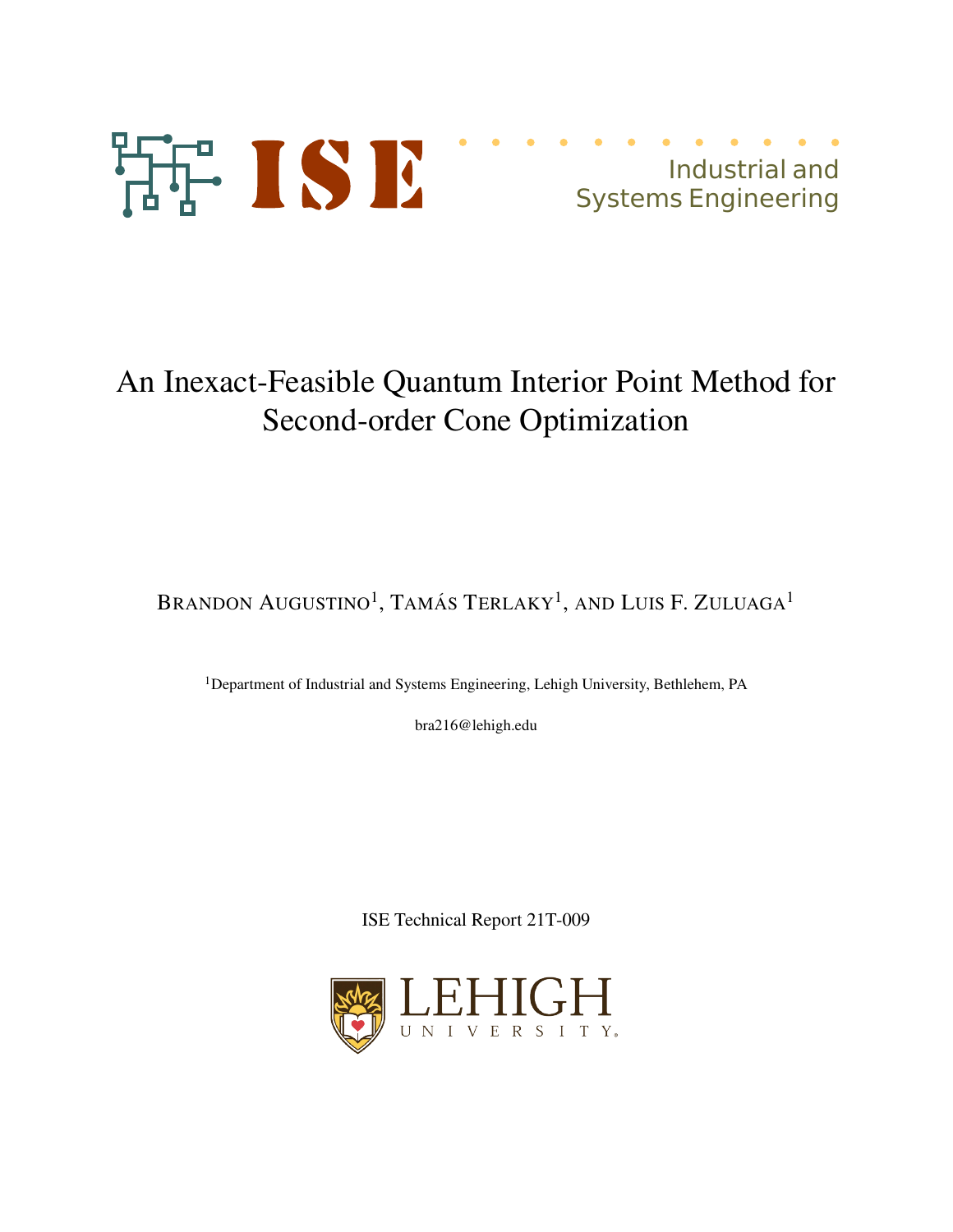# Quantum Interior Point Methods for Second Order Cone Optimization Problems

Brandon Augustino \*¦ Tamás Terlaky<sup>⊺</sup>, Luis F. Zuluaga<sup>†</sup>

January 21, 2022

#### Abstract

We present an inexact-feasible quantum interior point method for second-order conic optimization problems. Our analysis establishes the polynomial convergence for a short-step primal-dual algorithms based on the Monteiro-Zhang (MZ) family of directions. These results combine recent progress in quantum linear system solvers and on the block-encoding technique with a classical optimization tool known as iterative refinement. In the presence of quantum-accessible storage (also known as QRAM), we are able to obtain speedups in terms of the size of the problem, at the price of a linear dependence on the condition number.

## 1 Introduction

In Second-Order Cone Optimization (SOCO), one seeks to minimize a linear objective function subject to a feasible region defined by the intersection of an affine set with the Cartesian product of a finite number of second-order cones. Consequently, Linear Optimization Problems (LOPs) are a special case of SOCO. Interchangeably referred to as the *Lorentz* or "ice-cream" cone, a second-order cone can be defined as

$$
\left\{ (x_1, x_2, \dots, x_n) \in \mathbb{R}^n : x_1^2 - \sum_{i=2}^n x_i^2 \ge 0, x_1 \ge 0 \right\}.
$$

Second-order cones admit a constructive matrix representation. For any  $x \in \mathbb{R}^n$ , consider the matrix

$$
Arw(x) = \begin{pmatrix} x_1 & x_{2:n} \\ x_{2:n}^{\top} & x_1 I_{n-1} \end{pmatrix},
$$
\n(1)

where  $x_{2:n} \equiv (x_2, x_3, \ldots, x_n)$  and  $I_{n-1}$  denotes the identity matrix of order  $n-1$ . One can easily verify that  $x \in \mathcal{K}$  if and only if Arw(x) is positive semidefinite. Accordingly, SOCOPs are a specific case of Semidefinite Optimization (SDO).

Given this relationship to LO and SDO, it should come as no surprise that there are polynomial-time algorithms for SOCO. Polynomial time algorithms for LOPs date back to the ellipsoid method [18]. Later, Karmarkar introduced his interior point method (IPM) for LOPs, which exhibited a favorable running time compared to the ellipsoid method [12]. Nesterov and Nemirovskii presented the first polynomial time IPM for general optimization problems over homogenous and self-dual (or, symmetric) cones [24], introducing the paradigm of self-concordant barrier functions. As discussed in [25], one approach to solving SOCOPs is to recast the SOCOP as an SDOP and apply an IPM to the resulting SDO reformulation. However, optimizing directly over the second order cone is preferred; IPMs applied to SOCO have an iteration bound

<sup>∗</sup>Corresponding Author: bra216@lehigh.edu

<sup>†</sup>Department of Industrial and Systems Engineering, Quantum Computing and Optimization Lab, Lehigh University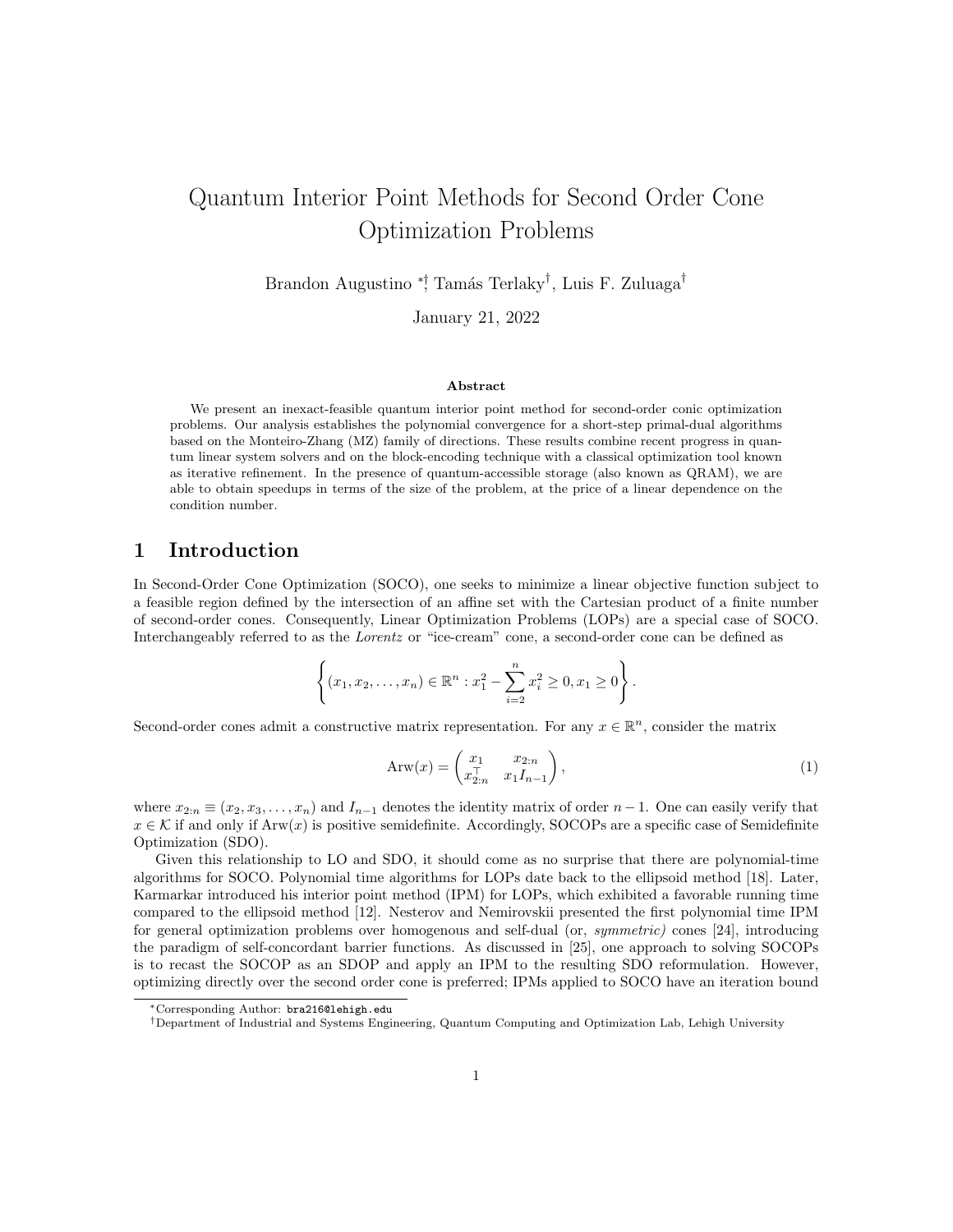that depends on the number of cones n, whereas SDO based approaches depend on the number of variables. In an SOCOP, the number of variables may be much larger than  $n$ , implying that the iteration bound for the direct approach is lower than that of classical IPMs for SDOPs.  $[25]$ <sup>1</sup>

A significant effort was thus made to extend the search direction results for SDOPs to SOCOPs. This line of research was initiated by Alder and Alizadeh [1], who developed the SOCOP analog of the Alizadeh-Haeberly-Overton (AHO) search direction for SDOPs [2]. Likewise, Faybusovich provided analysis for the Nesterov-Todd method for SOCOPs [9]. Both Monteiro [23] and Tsuchiya [31] analyzed various search directions for SOCOPs using Jordan algebraic techniques. In our work, we choose the Nesterov-Todd (NT) [26, 30] direction, though our analysis generalizes for any member of the Monteiro-Zhang family of search directions for SOCOPs.

The second order cone has historically received a considerable amount of attention, as many optimization problems can be expressed as SOCOPs (see e.g., [11, 19, 35]). Notable applications include quadratically constrained convex quadratic optimization, robust linear optimization, portfolio optimization problems such as those presented by Markowitz [5, 20], and the support vector machine training problem (SVM) [8]. In fact, portfolio optimization and SVM have each been proposed as applications for quantum computing [15, 28, 29], efforts to develop a convergent quantum algorithm for directly solving SOCOPs have been unsuccessful.

#### 1.1 Literature Review

To date, the only attempt at designing a quantum algorithm for SOCO was the Quantum Interior Point Method (QIPM) for SOCOPs presented by Kerenidis and Prakash [16]. At a high level, the idea is to use a quantum linear system algorithm (QLSA) to obtain a speed up for the bottleneck of the classical IPM; solving the Newton linear system. Specifically, in each iteration the Newton system coefficient matrix is blockencoded using quantum random access memory (QRAM) and subsequently solved with a QLSA developed by [7], which can be accomplished in time polylogarithmic in the dimension of the problem (though this excludes the time to extract a classical estimate of the solution). The claim in [16] is that an  $\epsilon$ -approximate solution to an SOCOP can be found with their algorithm in time

$$
\tilde{\mathcal{O}}\left(\sqrt{n}K\frac{\kappa\theta}{\delta}\log(1/\epsilon)\right)
$$

where  $\epsilon$  is the optimality gap, n is the number of second order cones, K the total number of variables,  $\kappa$  is an upper bound for the condition number of the Newton systems,  $\theta \leq \sqrt{K}$  is a factor coming from quantum and  $\theta$ . linear system solvers and  $\delta$  is error parameter for the tomography algorithm. Now, to obtain a  $\xi$ -precise estimate of the solution (in  $\ell_2$ -norm accuracy) using the tomography algorithm in [16], one needs to set  $\delta = \xi^2 / \kappa^2$ , meaning the running time is more accurately written as

$$
\tilde{\mathcal{O}}\left(\sqrt{n}K\frac{\kappa^3\theta}{\xi^2}\log(1/\epsilon)\right).
$$

However, the algorithm presented in [16] is not convergent for SOCOPs due to reasons that we discuss below. Consequently, even with the noted clarifications, the above running time does not settle the complexity of QIPMs when applied to SOCOPs.

Similar to other early QIPMs (see e.g.,  $[6, 14]$ ), the QIPM in [16] attempts to directly quantize a classical IPM (in this case, the IPM of [23]). This leads to two critical issues which in turn prevent there from being any real guarantee their method will converge when applied to SOCOPs. The first major issue is that they neglect the issue of symmetrizing the Newton linear system to obtain the Monteiro-Zhang search directions for SOCO. Convergence results for the neighborhood they consider are only guaranteed when using these search directions, as the solutions to the Newton linear system must commute.

The next major issue is the way in which the tomography errors are handled. In their analysis, the authors in [16] consider a feasible neighborhood of the central path, which requires that the primal and dual

<sup>&</sup>lt;sup>1</sup>In the cotnext of SOCO *n* will be the number of cones, but for SDO *n* is the number of variables.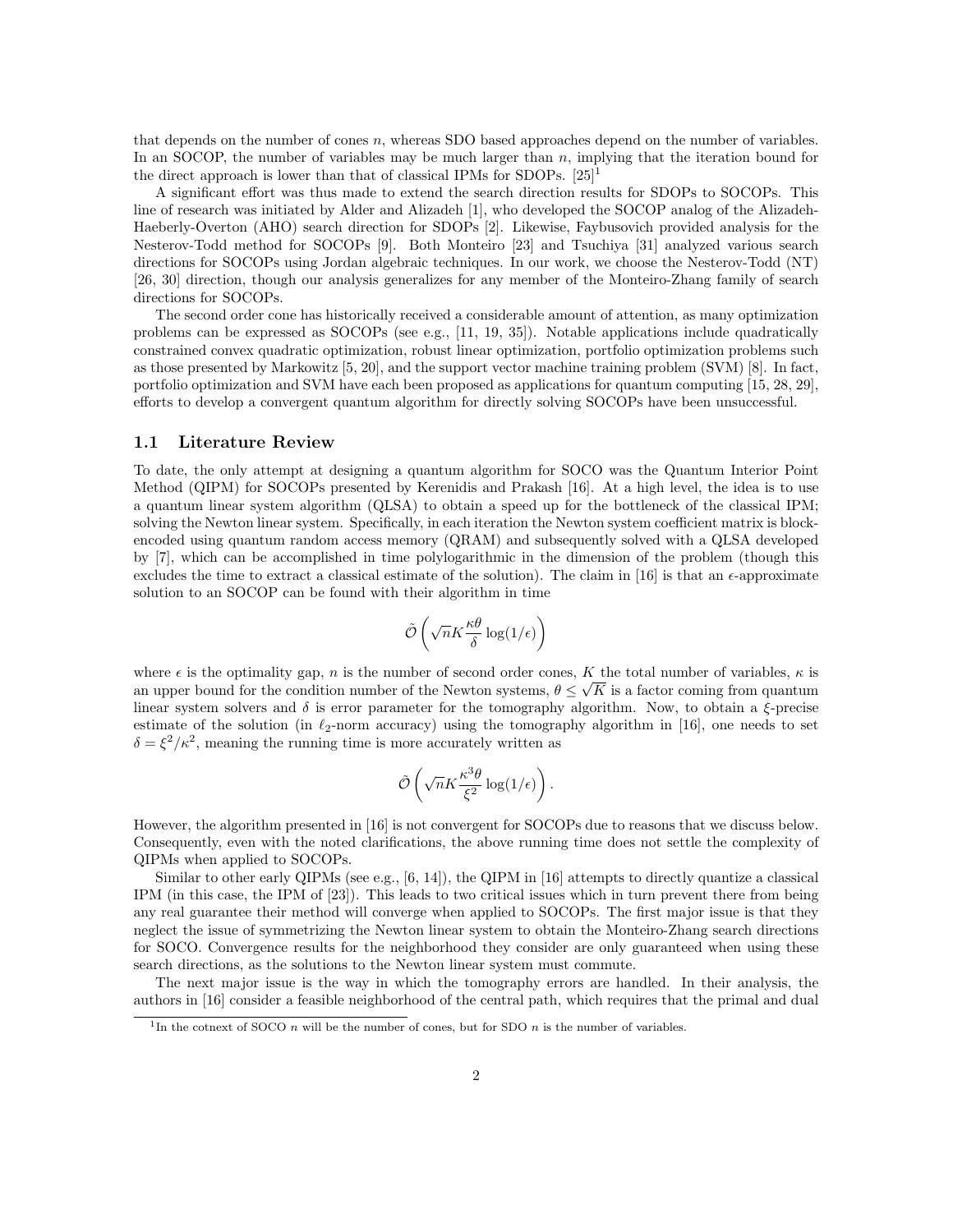solutions remain in the interior of the primal and dual feasible sets until the algorithm terminates. This in turn only occurs when primal and dual feasibility are satisfied *exactly*, which cannot be guaranteed in the quantum setting without modifying the Newton linear system using and orthogonal subspace representation [4]. We discuss this issue from a technical standpoint in Section 3.3, but can summarize the issue as follows: the QIPM from [16] is in actuality an infeasible QIPM, but uses the analysis of a feasible IPM. One could prove convergence for their method by amending the issues of symmetrization, and conducting a new analysis which considers an *infeasible* central path and its neighborhood. However, we remark that infeasible QIPMs exhibit a number of disadvantages when compared to their feasible counterpart (see e.g., [4]), including a worse iteration complexity of  $\mathcal{O}(n^2 \log(1/\epsilon))$ , and would lead to a far less efficient algorithm compared the QIPM we present.

The first provably convergent QIPMs were developed by Augustino et al. [4] for SDO. To overcome the challenges overlooked by previous methods, they present two different algorithms. The first method quantizes the classical Inexact-Infeasible Interior Point Method (II-IPM) from Zhou and Toh [36], but its overall running time is found to be worse in every parameter when compared to classical IPMs. The second is a novel algorithm, which they call an Inexact-Feasible QIPM (IF-QIPM). By defining the primal and dual search directions as a linear combinations of bases for the null- and rowspaces of the constraint matrices, they devise a novel algorithm that guarantees feasibility of the iterates regardless of errors from tomography. The running time of their Inexact-Feasible QIPM (IF-QIPM) is given by

$$
\tilde{\mathcal{O}}\left(\frac{n^{3.5}\kappa^2}{\epsilon}\right).
$$

The IF-QIPM for SDO achieves an  $\mathcal{O}(n^3)$  speedup in the dimension over the best known classical IPM, but at the cost of quadratic dependence on upper bound of condition number of the Newton linear system constraint matrix,  $\kappa$ .

This result was subsequently improved by Mohammadisaroudhi et al. [21], who developed an iterative refinement method for solving linear systems of equations with the use of a low precision quantum oracle, that is defined as the combined use of a QLSAs with a quantum state tomography algorithm (so that the output is a classical solution vector). In the context of linear systems, iterative refinement works in the following manner; after approximately solving the linear system, a series of *refining problems* are solved. The solution to the refining problem at a given iteration act as a correction to the error (for the original problem) of the previous iterate, and is used to update the current solution. By virtue of this framework, all of the calls to their oracle can be carried out in fixed precision  $\xi$ , and a  $\xi$ -precise solution to the original problem, where  $0 < \xi \ll \xi$ , can be obtained in  $\mathcal{O}(\log(\xi)/\log(\xi))$  iterations, i.e. each run is  $\mathcal{O}(1)$ . The authors in [21] prove that utilizing their iterative refinement algorithm as a quantum oracle that returns a classical description of the solution to the Newton linear system improves the complexity of the IF-QIPM for SDO to

$$
\tilde{\mathcal{O}}\left(n^{2.5}\theta_{NT}\kappa\right),\,
$$

where  $\theta_{NT}$  is an upper bound on the Frobenius norms of the Newton linear system coefficient matrices that arise over the course of the algorithm.<sup>2</sup> This  $\tilde{\mathcal{O}}\left(\frac{n\kappa}{\epsilon}\right)$  improvement implies an exponential speedup for QIPMs applied to SDO, and an  $\tilde{\mathcal{O}}(n^4)$  improvement with respect to dimension over classical IPMs.

#### 1.2 Contributions

In this paper we present a short-step primal-dual IF-QIPM for SOCOPs that follows the general scheme of [16], but we take safeguards from the classical IPM literature in order to ensure the validity and convergence of the algorithm on SOCOPs. In particular, we  $(i)$  modify the Newton linear system using an orthogonal subspaces representation of the search directions as in [4]; (ii) we describe how to construct the corresponding linear system with the use of quantum-accessible data structures, making use of the block encoding techniques

<sup>&</sup>lt;sup>2</sup>In other words,  $\theta$  is the largest observed normalization factor.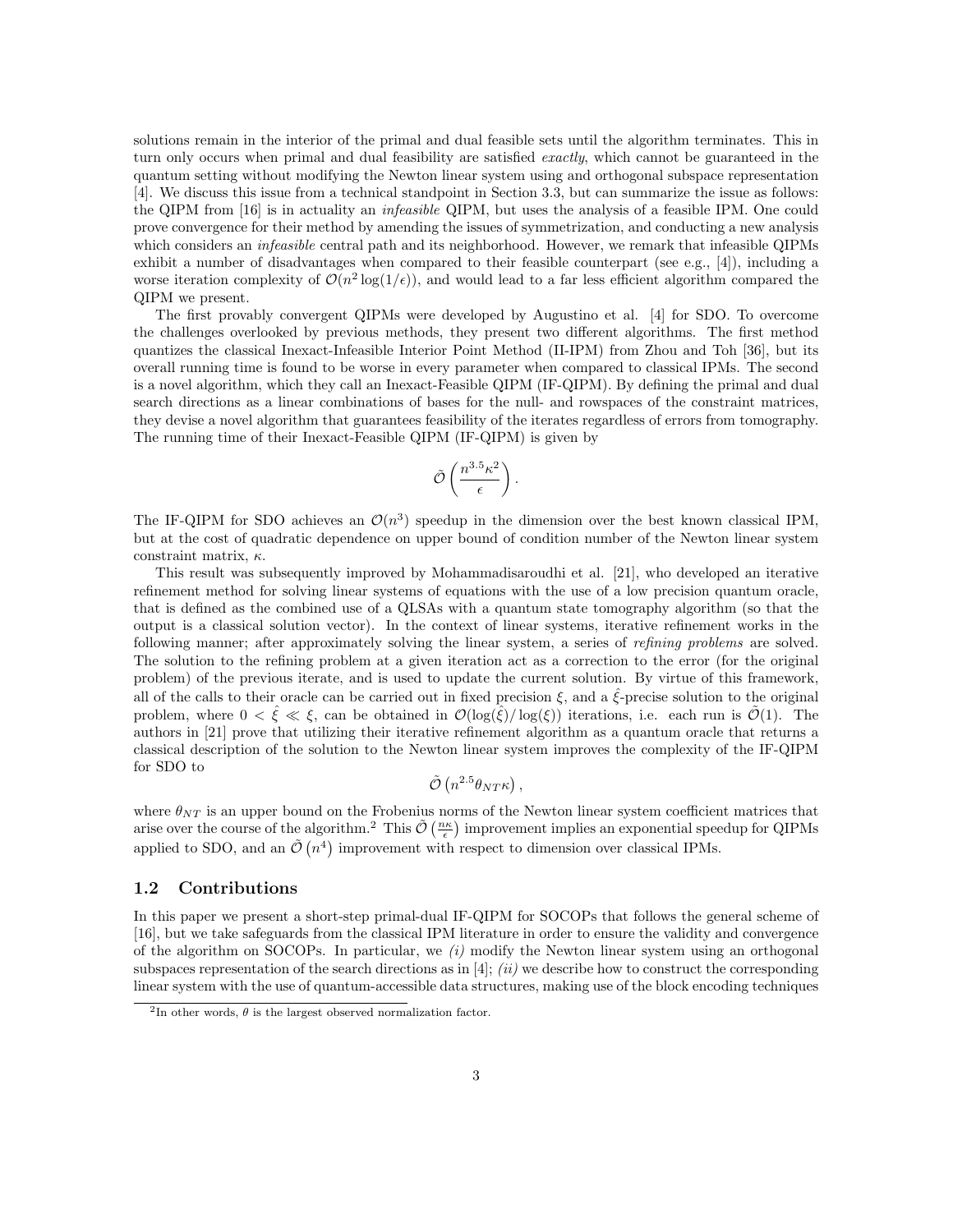from [7, 10] along with the iterative refinement scheme of [21]; and *(iii)* provide a detailed analysis of the corresponding running time. The running time of the algorithm presented in this paper is

$$
\tilde{\mathcal{O}}\left(\sqrt{n}K\theta\kappa\right).
$$

To the best of our knowledge, this paper serves yields the first provably convergent quantum algorithm designed for optimization over the second order cone.

The rest of this paper is organized as follows. Section 2 presents the requisite quantum data structures, and quantum linear system solution techniques. In Section 3 we discuss the classical interior point method, in addition to important theoretical results from the IPM literature. Section 4 details important technical results that will play a crucial role in establishing polynomial convergence of our algorithm. In Section 5 we provide a Quantum Interior Point Method for SOCOPs and theoretical analysis of the running time for this Quantum Interior Point Method. Section 6 concludes the paper.

#### 2 Preliminaries

For  $a \in \mathbb{R}^n$ , we denote its amplitude encoding by  $|a\rangle$ , defined as

$$
|a\rangle = \frac{1}{\|a\|} \sum_{j \in [n]} a_j |j\rangle.
$$

Notice that  $|a\rangle$  is a (log n)-qubit state; we assume that the sizes of all spaces are powers of 2 for simplicity. All logarithms are base 2. The smallest and largest singular values of a matrix A are denoted  $\sigma_{\min}(A), \sigma_{\max}(A)$ , and the smallest and largest eigenvalues are denoted  $\lambda_{\min}(A), \lambda_{\max}(A)$ . The condition number of A is  $\kappa(A)=\frac{\lambda_{\max}(A)}{\lambda_{\min}(A)}$ .

#### 2.1 Useful results on block-encoded matrices

We now provide formal definitions for the block-encoding of matrices on a quantum computer. The material in this section is mostly taken from [7, 10], which provide improvements over the framework discussed in [13, 14].

**Definition 1** (Block encoding). Let  $A \in \mathbb{C}^{2^w \times 2^w}$  be a w-qubit operator. Then, a  $(w+a)$ -qubit unitary U is an  $(\alpha, a, \xi)$ -block encoding of A if  $U =$  $\begin{pmatrix} \widetilde A & \cdot \\ \cdot & \cdot \end{pmatrix}$ , such that

$$
\|\alpha \widetilde{A} - A\| \le \xi.
$$

An  $(\alpha, a, \xi)$ -block encoding of A is said to be efficient if it can be implemented in time  $T_U = \mathcal{O}(\text{poly}(w))$ .

Recall that this only possible for matrices with  $||A||_2 \leq 1$ , so we allow A to be scaled by some constant:

$$
U \approx \begin{pmatrix} \frac{A}{\alpha} & \cdot \\ \cdot & \cdot \end{pmatrix},
$$

yielding

$$
||A - \alpha(\langle 0|^{\otimes a} \otimes I_{2^w})U(|0\rangle^{\otimes a} \otimes I_{2^w})|| \leq \xi.
$$

The next proposition formalizes the construction of block encodings for matrices stored in QRAM. We do not provide details on the necessary data structure, referring the reader to [7] for an extensive discussion on this topic.

**Lemma 1** (Lemma 50 in [10]). Let  $A \in \mathbb{C}^{m \times m}$  with  $m = 2^w$  and  $\xi > 0$ .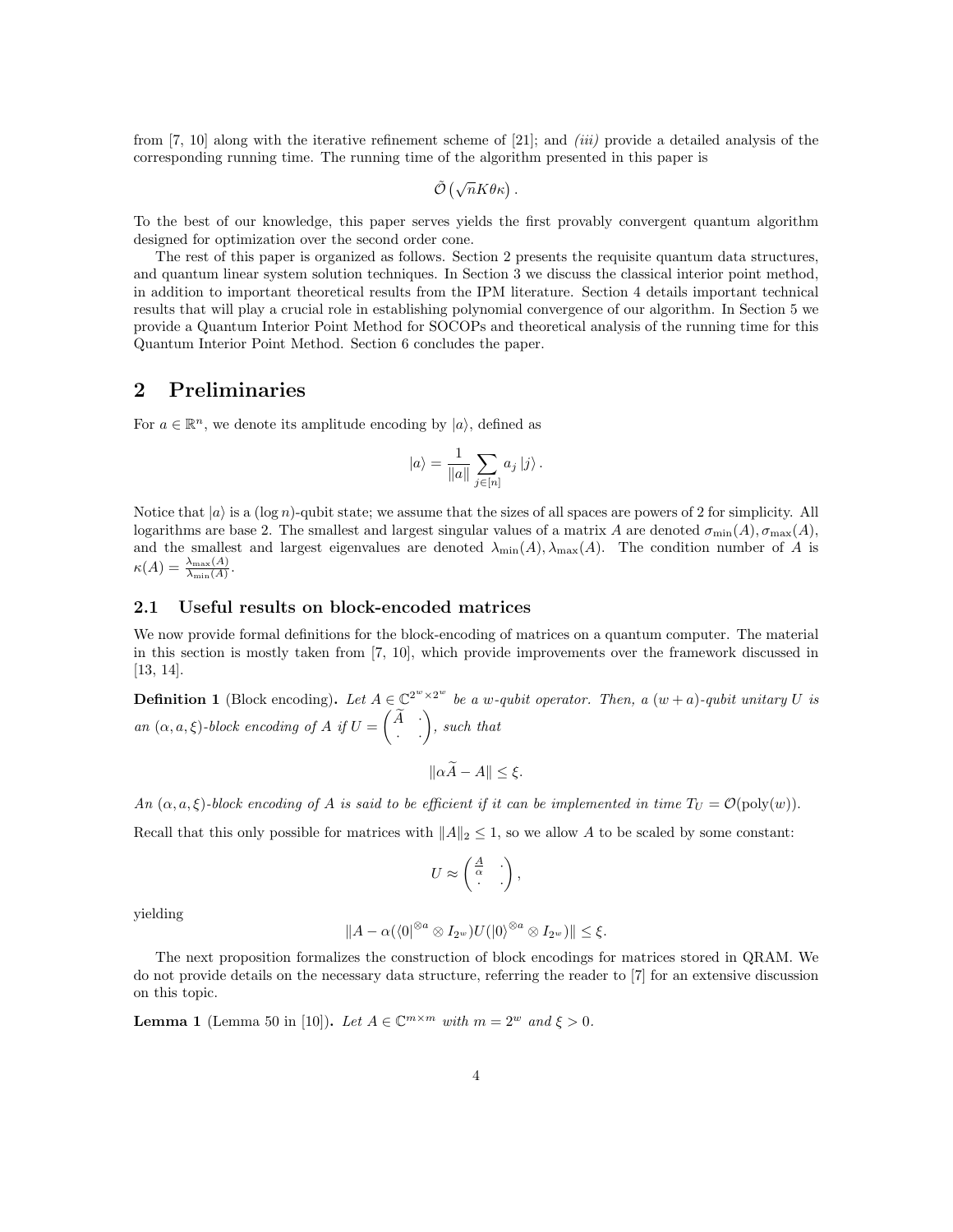- (i) Fix  $q \in [0,2]$  and define  $\mu_q(A) = \sqrt{n_q(A)n_{(2-q)}(A^{\top})}$  for  $n_q(A) = \max_i ||a_i||_q^q$  (the q-th power of the maximum q-norm of the rows of A). If  $A^{(q)}$  and  $(A^{(2-q)})^{\dagger}$  are both stored in QRAM data structures, then there exist unitaries  $U_R$  and  $U_L$  that can be implemented in time  $\mathcal{O}(\text{poly}(w \log \frac{1}{\xi}))$  and such that  $U_R^{\dagger}U_L$  is a  $(\mu_q(A), w+2, \xi)$ -block-encoding of A.
- (ii) If A is stored in a QRAM data structure, then there exist unitaries  $U_R$  and  $U_L$  that can be implemented in time  $\mathcal{O}(\text{poly}(w \log \frac{1}{\xi}))$  and such that  $U_R^{\dagger} U_L$  is an  $(\|A\|_F, w + 2, \xi)$ -block-encoding of A.

**Definition 2** (State preparation pair). Let  $y \in \mathbb{C}^m$  and  $||y||_1 \leq \beta$ . The pair of unitaries  $(P_L, P_R)$  is called a  $(\beta, p, \xi)$ -state-preparation-pair if  $P_L |0\rangle^{\otimes p} = \sum_{j=0}^{2^p-1} c_j |j\rangle$  and  $P_R |0\rangle^{\otimes p} = \sum_{j=1}^{2^p-1} d_j |j\rangle$  such that  $\sum_{j=0}^{m-1} |\beta(c_j^*d_j) - y_j| \leq \xi$  and for all  $j \in m, \ldots, 2^p - 1$  we have  $c_j^*d_j = 0$ .

Proposition 1 (Lemma 52 in [10]). (Linear combination of block-encoded matrices, with weights given by a state preparation pair) Let  $A = \sum_{j=1}^{m} y_j A^j$  be an w-qubit operator, where  $A^j$  are matrices. Suppose  $P_L, P_R$  is a  $(\beta, p, \xi_1)$ -state-preparation pair for y,  $W = \sum_{j=0}^{m-1} |j\rangle \langle j| \otimes U_j + ((I - \sum_{j=0}^{m-1} |j\rangle \langle j|) \otimes I_a \otimes I_s)$ is an  $(w + a + p)$ -qubit unitary with the property that  $U_j$  is an  $(\alpha, a, \xi_2)$ -block-encoding of  $A^j$ . Then we can implement a  $(\alpha\beta, a+p, \alpha\xi_1+\alpha\beta\xi_2)$ -block-encoding of A with a single use of W,  $P_R$  and  $P_L^{\dagger}$ .

The following proposition is critical to the efficiency of the QIPMs, and states that one can construct a block encoding as a product of two block encoded matrices, in time that is polylogarithmic in the size of the matrices.

**Proposition 2** (Lemma 4 in [7]). (Product of block-encoded matrices) If  $U_A$  is an  $(\alpha, a, \delta)$ -block-encoding of an s-qubit operator A, and  $U_B$  is a  $(\beta, p, \xi)$ -block-encoding of an s-qubit operator B, then  $(I_p \otimes U_A)(I_a \otimes U_B)$ is an  $(\alpha\beta, a+p, \alpha\xi+\beta\delta)$ -block-encoding of AB.

The following proposition is similar to the previous result, with the difference being that here the normalization factor of the block encoding of the product is fixed, rather than dependent on the input.

**Proposition 3** (Lemma 5 in [7]). (Product of preamplified block-encoded matrices) Given an  $(\alpha, a, \delta)$ -blockencoding  $U_A$  of an s-qubit operator A, and a  $(\beta, p, \xi)$ -block-encoding  $U_B$  of an w-qubit operator B, with  $\alpha \geq 1, \beta \geq 1$ , then we can implement a  $(2, a+p+2, \sqrt{2}(\delta+\xi+\gamma))$ -block-encoding of AB in time  $\mathcal{O}((\alpha(T_{U_A}+\gamma)+\gamma)$  $(a) + \beta(T_{U_B} + p)) \log \frac{1}{\gamma}$ , where  $T_{U_A}$  and  $T_{U_B}$  are the implementation times for  $U_A$  and  $U_B$ , respectively, if  $||A||, ||B|| \leq 1.$ 

We can now provide a result from [7] which states how block encodings can be used to solve quantum linear systems problems.

**Theorem 1** (Theorem 30 in [7]). (Solution of linear system) Let  $r \in (0, \infty)$ ,  $\kappa \geq 2$  and H a Hermitian matrix such that its nonzero eigenvalues lie in  $[-1,-1/\kappa] \cup [1/\kappa,1]$ . Suppose that

$$
\delta = o\left(\frac{\xi}{\kappa^2 \log^3 \frac{\kappa^2}{\xi}}\right)
$$

and U is an  $(\alpha, a, \delta)$ -block-encoding of H, that can be implemented in time  $T_U$ . Suppose further that we can prepare a state  $|v\rangle$  that is in the image of H in time  $T_v$ . Then, for any  $\xi$ , we can output a state that is  $\xi$ -close to  $H^{-1} \ket{v}/\Vert H^{-1}v \Vert$  in time

$$
\mathcal{O}\left(\kappa\left(\alpha(a+T_U)\log^2\left(\frac{\kappa}{\xi}\right)+T_v\right)\log\kappa\right).
$$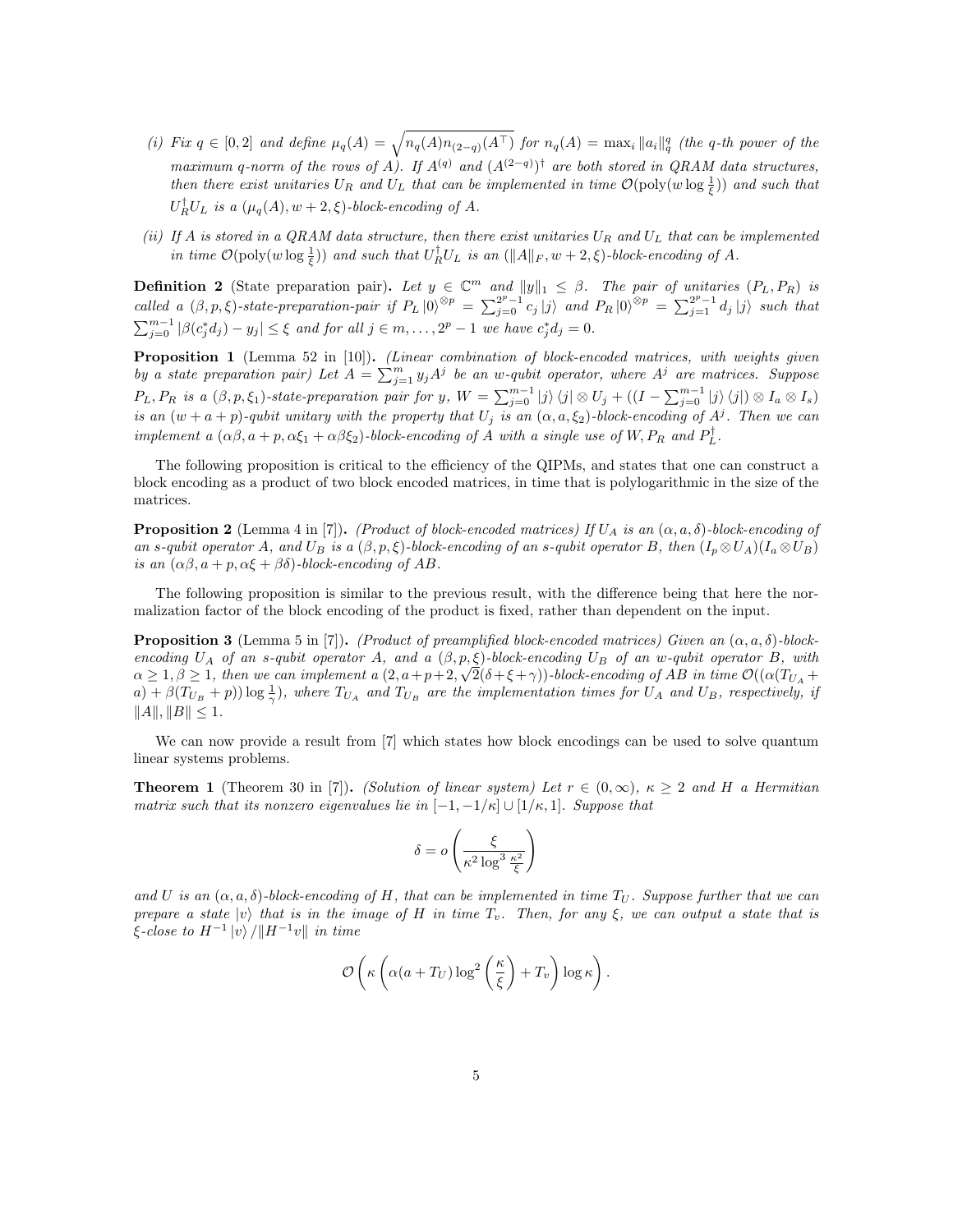**Proposition 4** (Corollary 32 in [7]). (Norm estimation) Let  $p \in (0, \infty)$ ,  $\kappa \geq 2$  and H a Hermitian matrix such that its nonzero eigenvalues lie in  $[-1, -1/\kappa] \cup [1/\kappa, 1]$ . Suppose that

$$
\delta = o\left(\frac{\xi}{\kappa^2 \log^3 \frac{\kappa^2}{\xi}}\right)
$$

and U is an  $(\alpha, a, \delta)$ -block-encoding of H, that can be implemented in time  $T_U$ . Suppose further that we can prepare a state  $|v\rangle$  that is in the image of H in time  $T_v$ . Then we can output  $\tilde{e}$  such that

$$
(1 - \xi) \|H^{-1} |v\rangle \| \le \tilde{e} \le (1 + \xi) \|H^{-1} |v\rangle \|
$$

in time

$$
\mathcal{O}\left(\frac{\kappa}{\xi}\left(\alpha(a+T_U)\log^2\left(\frac{\kappa}{\xi}\right)+T_v\right)\log^3\kappa\log\frac{\log\kappa}{\delta}\right).
$$

#### 2.2 Quantum State Tomography

Given that we use QLSAs to solve the Newton linear system in every iteration, the solutions we obtain are encoded as the quantum state  $|\Delta x \circ \Delta y \circ \Delta s|$ . As discussed in [4], we require a classical description to efficiently construct the Newton linear system for the subsequent iteration. In order to update the current solutions  $(x, y, s)$  to the primal and dual SDOPs, we require a procedure to map the solution of the Newton linear system to a classical solution pair  $(\Delta x, \Delta y, \Delta s)$ . There are many tomography algorithms capable of performing this task  $(e.g., [17, 27])$ ; and we make the standard assumption that we have access to a unitary preparing the quantum state and its inverse.

As done in [4], we utilize an optimal tomography algorithm from [33] to obtain an  $\ell_2$ -norm estimate of the quantum state.

**Theorem 2** ([33]). Let  $|\psi\rangle = \sum_{j=0}^{d-1} y_j |j\rangle$  be a quantum state,  $y \in \mathbb{C}^d$  the vector with elements  $y_j$ , and  $U |0\rangle = |\psi\rangle$ . There is a quantum algorithm that, with probability at least  $1 - \delta$ , outputs  $\tilde{y} \in \mathbb{R}^d$  such that  $\|\Re(y)-\tilde{y}\|_2 \leq \epsilon$  using  $\mathcal{O}(\frac{d}{\epsilon}\ln\frac{d}{\delta})$  applications of U and  $\mathcal{O}(\frac{d^{1.5}}{\epsilon})$  $\frac{d}{\epsilon} \log \frac{d}{\epsilon} \log \frac{1}{\delta}$  additional gates; the total gate complexity of the algorithm is therefore  $\tilde{\mathcal{O}}(T_U \frac{d}{\epsilon} + \frac{d^2}{\epsilon})$  $\frac{l^2}{\epsilon}$ ).

Within our QIPM framework we treat the algorithm [33] as a black box oracle that returns a classical estimate when given with the solution state. By Proposition 1 and Theorems 1, 2, we can prepare the linear system, solve it with a QLSA from [7], and obtain a classical estimate of this solution in time  $\tilde{\mathcal{O}}\left(\frac{d}{\epsilon}\kappa\theta\right)$ , where  $\theta$  is the normalization factor used in block-encoding the coefficient matrix  $M$ , and we used the notion  $\kappa = \Omega(d)^3$ . We provide a proof of this fact in the next section.

#### 2.3 Iterative Refinement for the LSP

Iterative refinement (IR) is a classical optimization technique that is used to obtain accurate solutions to linear systems of equations. Recent work by Mohammdisaroudhi et al. [21] showed how IR can be leveraged to provide speedups in iterative quantum algorithms that rely on QLSAs. We summarize the core idea at high level, before providing theoretical results for the algorithm in [21], which is presented in full detail in Algorithm 1.

The algorithm commences by using a quantum low-precision linear systems oracle  $O_{LS}$  to compute an approximate solution  $z^0 \in \mathbb{R}^d$  satisfying

 $Mz^0 \approx \zeta$ .

The oracle  $O_{LS}$  is defined by the use of the QLSA from [7] together with the tomography algorithm of [33], and thus outputs a classical solution vector. Additionally  $O_{LS}$  constructs the linear systems from data that

<sup>&</sup>lt;sup>3</sup>It is well known, see e.g. [4], that  $\kappa$  is much larger than d in the context of (Q)IPMs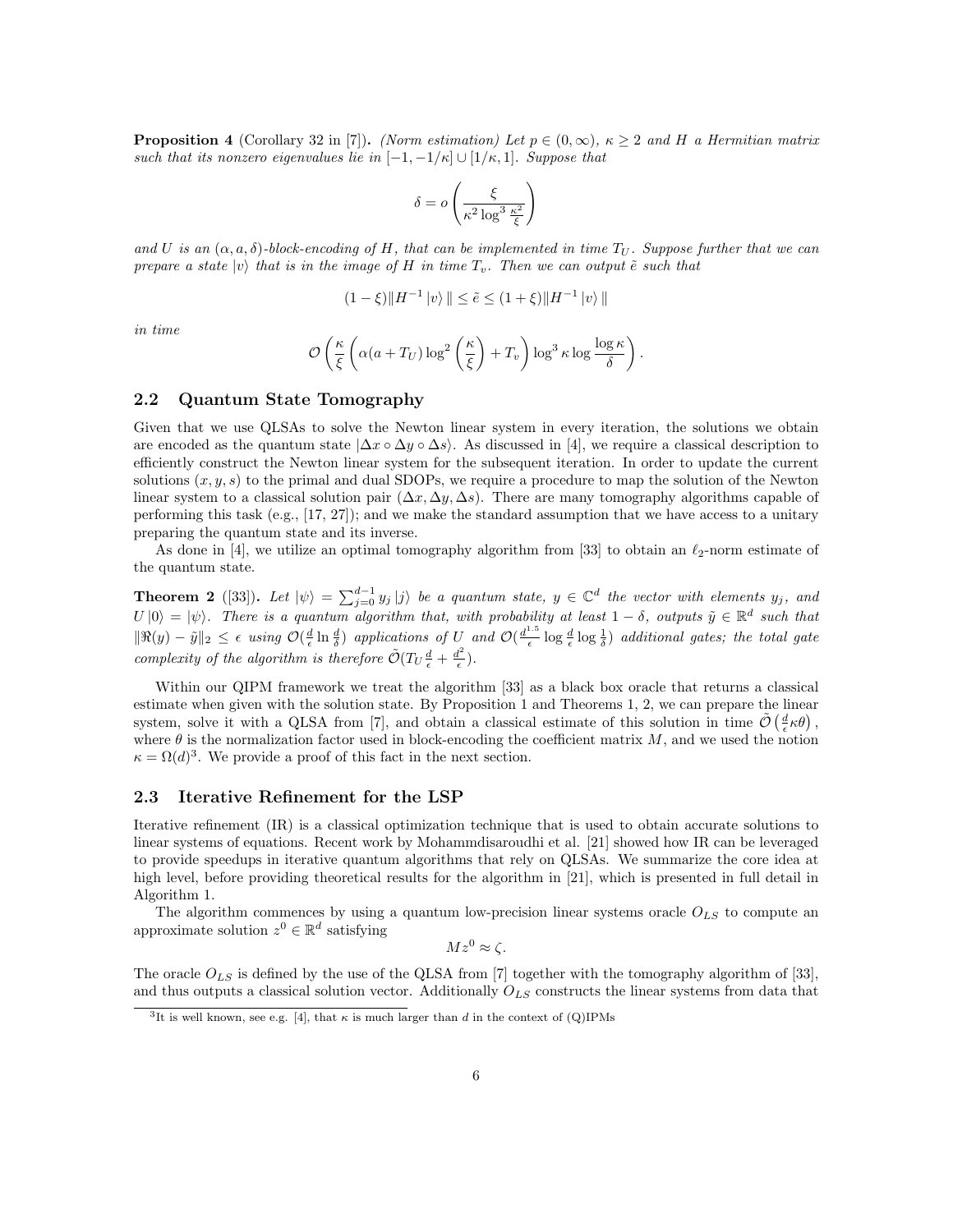is stored in QRAM, so we include the time do so in the overall cost of the oracle. In iterations  $k = 1, 2, \ldots$ ,  $O_{LS}$  is used to produce a refined solution  $z^k \leftarrow z^{k-1} + \frac{1}{\vartheta} c^{k-1}$ , where  $c^{k-1}$  acts as a correction for the error

$$
\varepsilon^{k-1} = \zeta - M z^{k-1},
$$

by solving the refining system

$$
Mc^{k-1} = \vartheta_{k-1} \varepsilon^{k-1}.
$$

These operations can all be carried out using the same level of accuracy or *fixed precision*, which is the approach we take in this work. Once the norm of the error term has been reduced to or below a desired precision, i.e.  $\|\varepsilon^k\| \leq \tilde{\xi}$  for some  $0 < \tilde{\xi} \ll \xi < 1$ , the algorithm terminates and reports  $z^k$  as the solution.

| <b>Algorithm 1</b> Iterative Refinement for the Linear Systems Problem from [21]                                         |
|--------------------------------------------------------------------------------------------------------------------------|
| <b>Input:</b> Coefficient matrix $M \in \mathbb{R}^{2^d \times 2^d}$ , right hand side vector $\zeta \in \mathbb{R}^d$ . |
| Choose error tolerances $0 < \tilde{\xi} \ll \xi < 1$ .                                                                  |
| Choose incremental scaling limit $\rho \in \mathbb{N}$ such that $\rho > 1$ , and $\vartheta_0 = 1$ .                    |
| Choose starting point $z^0$ .                                                                                            |
| for $k = 1, 2, $                                                                                                         |
| 1. $\varepsilon^{k-1} \leftarrow \zeta - M z^{k-1}$                                                                      |
| 2. if $\ \varepsilon^{k-1}\  \leq \tilde{\xi}$ return $x^k$                                                              |
| 3. $\vartheta \leftarrow \min \left\{ \rho \vartheta, \frac{1}{\ \varepsilon^{k-1}\ } \right\}$                          |
| 4. $c^{k-1} \leftarrow$ solve $(M, \vartheta \varepsilon^{k-1})$ using $O_{LS}$ with precision $\xi = 10^{-2}$           |
| 5. $z^k \leftarrow z^{k-1} + \frac{1}{2}c^{k-1}$                                                                         |
| 6. $k \leftarrow k+1$                                                                                                    |
| end                                                                                                                      |

#### 2.3.1 Overall running time of IR for the LSP

We now state a series of results from [21], and provide proofs of these results for completeness. We begin by providing a result on the complexity of the quantum linear systems oracle  $O_{LS}$ 

**Proposition 5** (Proposition 1 in [21]). Suppose that the coefficient matrix  $M \in \mathbb{R}^{2^d} \times \mathbb{R}^{2^d}$  and right hand side vector  $\zeta$  are stored in a QRAM data structure. Then, the low-precision quantum linear systems oracle,  $O_{LS}(\xi)$ , has complexity

$$
\mathcal{O}\left(\text{polylog}\left(\frac{d}{\xi}\right)\frac{d\kappa\theta}{\xi}\right),
$$

where  $\theta$  is the normalization used to block-encode M.

*Proof.* With M stored in a QRAM data structure, it follows from combining Lemma 1 a  $(\theta, d+2, \xi_M)$ -block encoding U of M can be implemented in time  $T_U = \tilde{\mathcal{O}}(1)$ . Applying Theorem 1 the QLS problem can be solved in time

$$
T_{LS} = \mathcal{O}\left(\kappa \left(\theta(d+T_U)\log^2\left(\frac{\kappa}{\xi}\right)+T_{\zeta}\right)\log \kappa\right) = \tilde{\mathcal{O}}\left(\kappa\left(\theta+T_{\zeta}\right)\right),\,
$$

where  $T_{\zeta}$  is the time required to prepare a quantum state  $|\zeta\rangle$  encoding the right hand side  $\zeta$ :

$$
\left|\zeta\right\rangle = \frac{1}{\|\zeta\|} \sum_{i} \zeta_{i} \left|i\right\rangle.
$$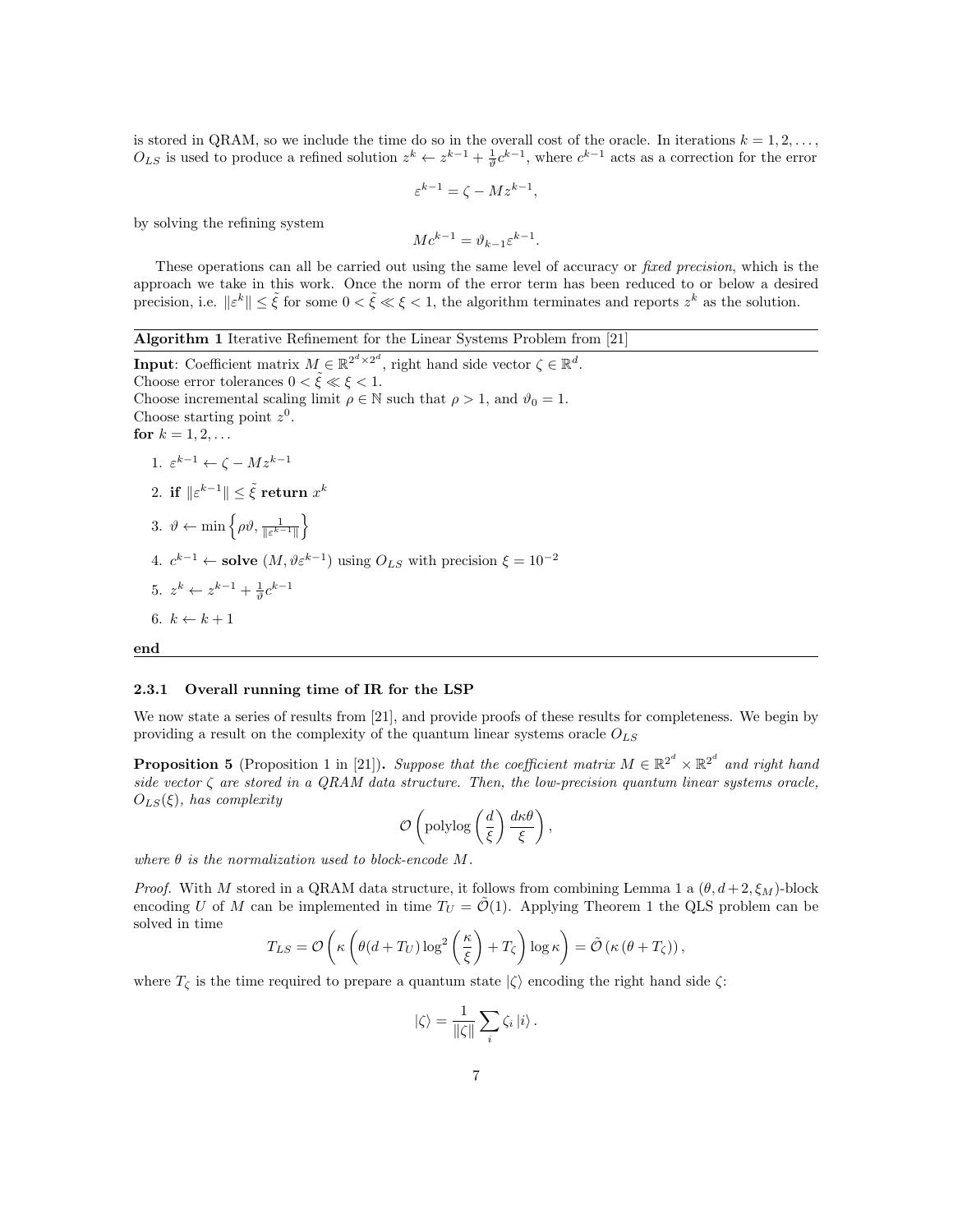When  $\zeta$  is stored in a QRAM data structure, we can construct its amplitude encoding in time  $T_{\zeta}$  =  $\mathcal{O}(\text{polylog}(d/\xi))$  (see [7, Theorem 34]). Thus,  $T_{LS}$  can be written as

$$
T_{LS} = \tilde{\mathcal{O}}\left(\kappa\theta\right).
$$

Applying Theorem 2 with  $T_U = T_{LS}$ , the quantum linear systems oracle  $O_{LS}$  has a worst-case running time of

$$
\tilde{\mathcal{O}}\left(T_{LS}\frac{d}{\xi}+\frac{d^2}{\xi}\right)=\tilde{\mathcal{O}}\left((\kappa\left(\theta+T_{\zeta}\right))\frac{d}{\xi}+\frac{d^2}{\xi}\right)=\tilde{\mathcal{O}}\left(\kappa\theta\frac{d}{\xi}+\frac{d^2}{\xi}\right)=\tilde{\mathcal{O}}\left(d\kappa\theta\frac{1}{\xi}\right),\,
$$

where we have used  $\kappa = \Omega(d)$  in the worst case.

The next result from [21] establishes that Algorithm 1 generates a sequence of solutions which solve the linear system at hand with increasing accuracy.

**Theorem 3** (Theorem 4 in [21]). Let  $\varepsilon^{k-1} = \zeta - Mz^{k-1}$  for  $k \ge 0$ , and  $c^{k-1}$  be an  $\xi$ -precise solution of the refining system  $Mc^{k-1} = \vartheta_k \varepsilon^{k-1}$ , then  $z^k = z^{k-1} + \frac{1}{\vartheta_k} c^{k-1}$  is an  $\frac{\varepsilon}{\vartheta_k}$ -precise solution of the original system  $Mz = \zeta$  for  $k > 1$ .

*Proof.* For any  $\xi$ -precise solution  $c^{k-1}$  of the refining system  $Mc = \vartheta_k \varepsilon^{k-1}$ , we have

$$
\|\vartheta_k \varepsilon^{k-1} - Mc^{k-1}\| \le \xi.
$$

Hence,

$$
\left\|\zeta - M\left(z^{k-1} + \frac{1}{\vartheta_k}c^{k-1}\right)\right\| = \left\|\zeta - Mz^{k-1} - M\frac{1}{\vartheta_k}c^{k-1}\right\| = \frac{1}{\vartheta_k}\left\|\vartheta_k\varepsilon^{k-1} - Mc^{k-1}\right\| \le \frac{\xi}{\vartheta_k}.
$$

Therefore, we conclude that  $z^k = z^{k-1} + \frac{1}{\vartheta_k} c^{k-1}$  is an  $\frac{\epsilon}{\vartheta_k}$ -precise solution of the original system  $Mz = \zeta$  for  $k > 1$ .

The final results of this section provide the polynomial convergence and overall complexity of Algorithm 1.

**Theorem 4** (Theorem 5 in [21]). Let  $0 < \tilde{\xi} \ll \xi$ ,  $\rho > 1$  and  $\vartheta_0 = 1$ . Then, Algorithm 1 terminates in at most  $\mathcal{O}\left(\frac{\log(\hat{\xi})}{\log(\xi)}\right)$  iterations.

*Proof.* From Theorem 3, it follows that after k iterations we have a  $\frac{\xi}{\vartheta_k}$ -precise solution to our linear system. Now,

$$
\vartheta_k = \min\left\{\rho \vartheta_{k-1}, \frac{1}{\|r^{k-1}\|}\right\} \geq \vartheta_{k-1} \min\left\{\rho, \frac{1}{\xi}\right\}.
$$

Setting  $\chi = \min \left\{ \rho, \frac{1}{\xi} \right\} > 1$ , it follows

$$
\vartheta_k \geq \chi \vartheta_{k-1} \geq \chi^k.
$$

Thus, we have  $\frac{\xi}{\vartheta_k} \leq \frac{\epsilon}{\chi^k} \leq \hat{\xi}$  when k satisfies

$$
k \ge \frac{\log(\xi/\hat{\xi})}{\log \chi} \ge \frac{\log(\xi/\hat{\xi})}{-\log \xi}.
$$

As a consequence,  $k = \mathcal{O}\left(\frac{\log(\hat{\xi})}{\log(\xi)}\right)$  iterations suffice to obtain  $\hat{\xi}$ -precise solution, and the proof is complete.

**Theorem 5** (Theorem 6 in [21]). Let  $0 < \tilde{\xi} \ll \xi$  and the problem data be stored in a quantum accessible data structure. Then, Algorithm 1 obtains a  $\tilde{\xi}$ -precise solution of a linear system in time

 $\tilde{\mathcal{O}}\left(d\theta\kappa\right),$ 

where  $\theta$  is the normalization factor of M.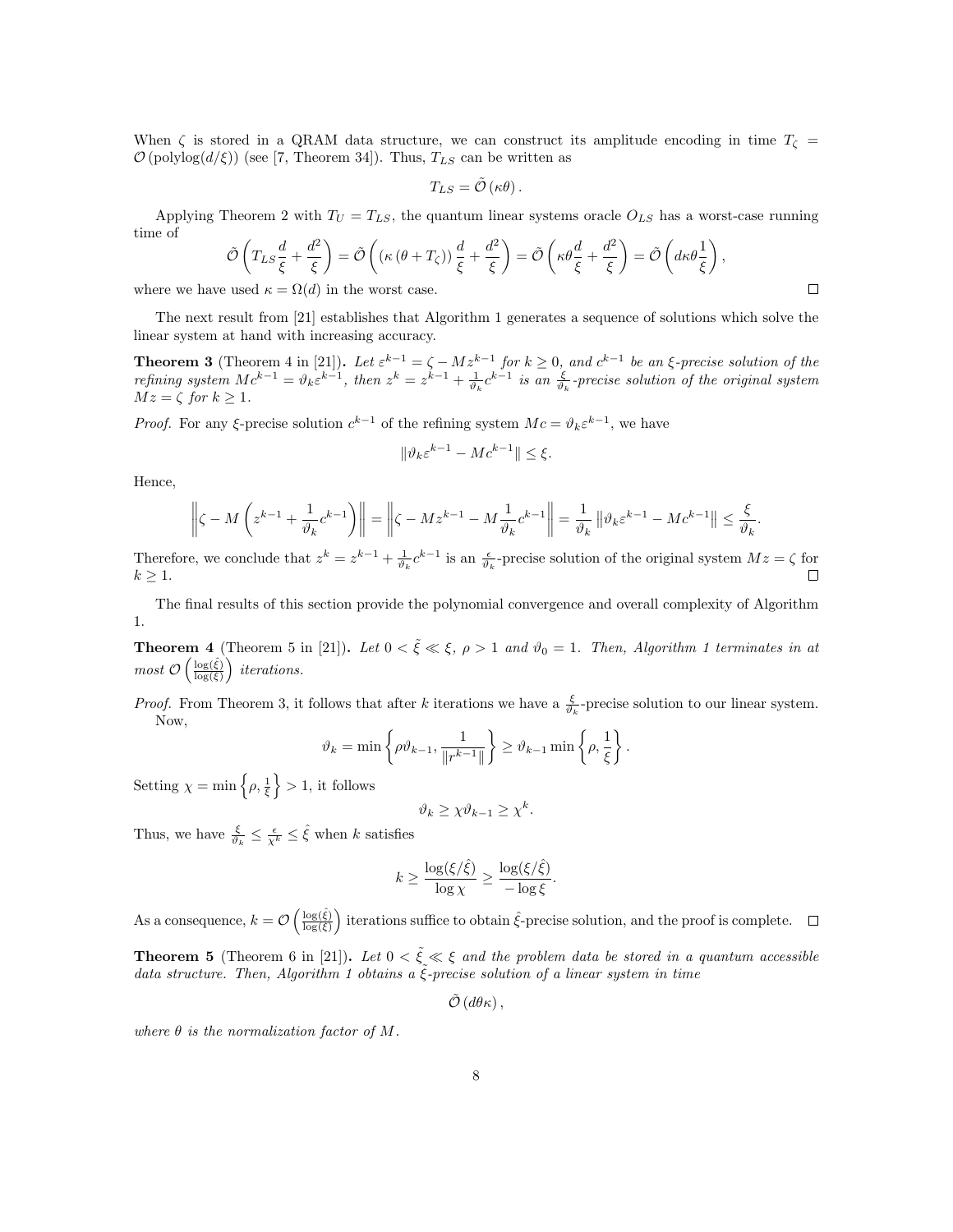*Proof.* By combining results of Proposition 5 and Theorem 4, Algorithm 1 converges to a  $\xi$ -precise solution (in  $\ell_2$ -norm) to the LSP with worst case overall complexity

$$
\mathcal{O}\left(\frac{d\theta\kappa}{\xi}\operatorname{polylog}\left(\frac{d}{\xi}\right)\frac{\log(\hat{\xi})}{\log(\xi)}\right)
$$

Due to the fact every iteration calls  $O_{LS}$  with fixed precision, e.g.  $\xi_k = 10^{-2}$  for all iterations  $k = 1, 2, \ldots$ ,  $\xi$  can be treated as a constant which is neglected in big- $\mathcal O$  notation. The overall running time of Algorithm 1 is thus:

$$
\tilde{\mathcal{O}}\left(d\theta\kappa\right).
$$

.

 $\Box$ 

# 3 The Classical Interior Point Method for SOCOPs

In this section, we provide a detailed overview of SOCOPs, the central path and a small neighborhood of the central path.

#### 3.1 The Primal and Dual SOCOPs

We consider the standard SOCOP which has the form

$$
z_P = \min_{x} \left\{ \sum_{i=1}^{n} c_i^{\top} x_i : \sum_{i=1}^{n} A_i x_i = b, x_i \in \mathcal{K}_i, \ i \in [n] \right\}
$$
 (2)

where  $x_i \in \mathbb{R}^{k_i}$ ,  $i \in [n]$  are the variables,  $b \in \mathbb{R}^m$ ,  $A_i \in \mathbb{R}^{m \times k_i}$  and  $c_i \in \mathbb{R}^{k_i}$ ,  $i \in [n]$ , are the data, and  $\mathcal{K}_i$  is the second order cone of dimension  $k_i$  given by

$$
\mathcal{K}_i = \left\{ x_i = (x_{i0}, x_{i1}) \in \mathbb{R} \times \mathbb{R}^{k_i - 1} : x_{i0} - ||x_{i1}|| \ge 0 \right\}, \quad \forall i \in [n].
$$

It is a well-known fact that second order cones are self-dual; letting

$$
\mathcal{K}_i^* = \{ s_i \in \mathbb{R}^{k_i} : s_i^\top x_i \ge 0, \ \forall x_i \in \mathcal{K}_i \}
$$

denote the dual cone of  $\mathcal{K}_i$ , we have  $\mathcal{K}_i = \mathcal{K}_i^*$  for every  $i \in [n]^4$ . The dual problem associated with the primal problem is then

$$
z_D = \max_{y} \left\{ b^\top y : A_i^\top y + s_i = c_i, s_i \in \mathcal{K}_i, \forall i \in [n] \right\}.
$$
 (3)

Before proceeding further, let us define the quantities

$$
K = k_1 + \dots + k_n,
$$
  
\n
$$
A = (A_1 A_2 \dots A_n) \in \mathbb{R}^{m \times K},
$$
  
\n
$$
x = (x_1, \dots, x_n) \in \mathbb{R}^K,
$$
  
\n
$$
x = (s_1, \dots, s_n) \in \mathbb{R}^K,
$$
  
\n
$$
s = (s_1, \dots, s_n) \in \mathbb{R}^K,
$$

and the primal and dual feasible sets:

$$
\mathcal{P} = \{x \in \mathcal{K} : Ax = b\}, \quad \mathcal{D} = \{(y, s) \in \mathbb{R}^m \times \mathcal{K} : A^\top y + s = c\}.
$$

Without loss of generality we assume that  $m = \mathcal{O}(K)$ . Using these quantities, the primal and dual SOCOPs (2) and (3) can be rewritten as

$$
z_P = \min_x \left\{ c^\top x : Ax = b, x \in \mathcal{K} \right\},\tag{P}
$$

$$
z_D = \max_{y} \left\{ b^\top y : A^\top y + s = c, s \in \mathcal{K} \right\}.
$$
 (D)

<sup>&</sup>lt;sup>4</sup>For this reason, we simply write  $\mathcal{K}_i$  when referencing the dual cone.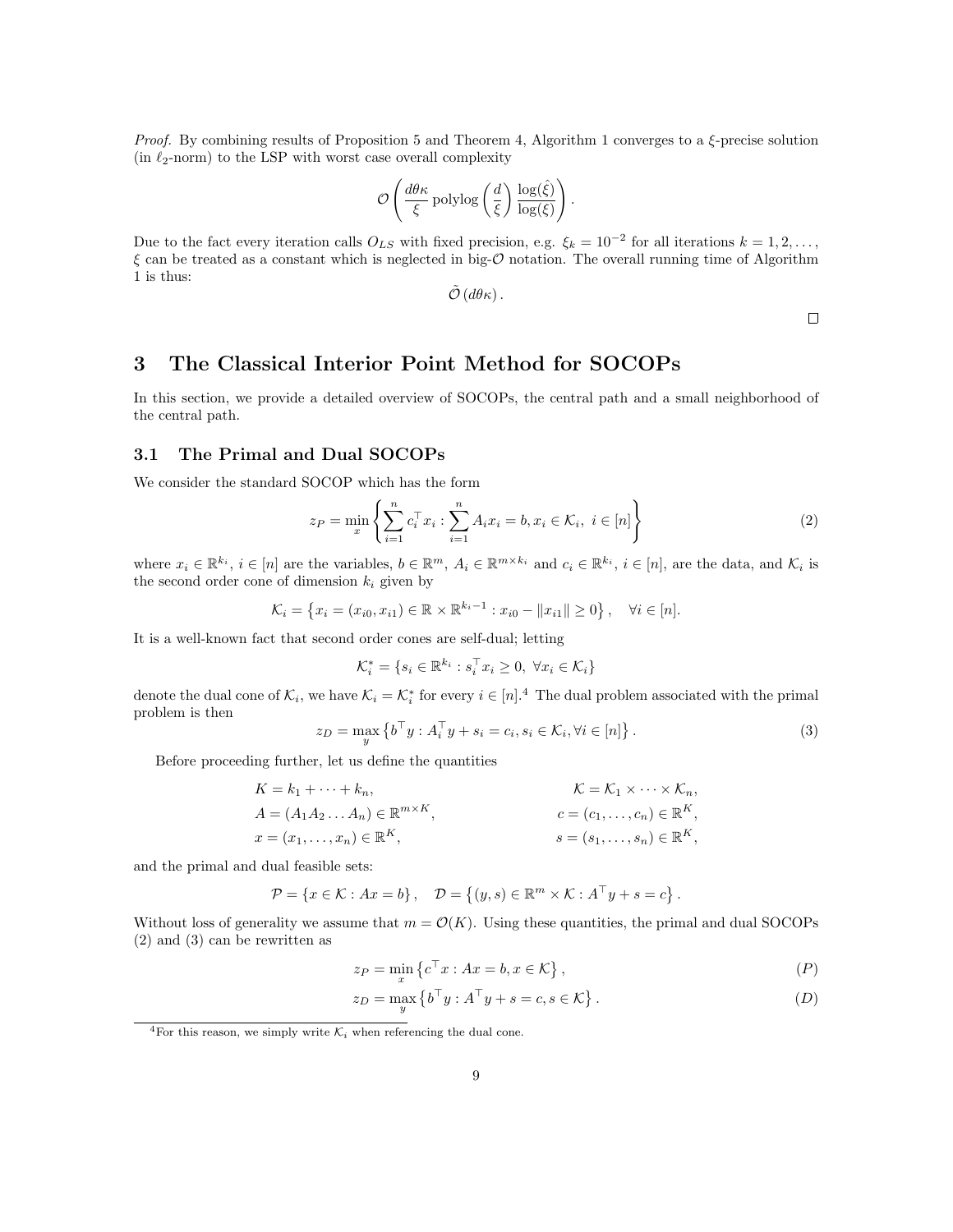Continuing along this line, the sets of *interior feasible solutions* of  $(P)$  and  $(D)$  are:

$$
\mathcal{P}^0 \equiv \{x : Ax = b, x \in \text{int}(\mathcal{K})\}, \quad \mathcal{D}^0 \equiv \{(y, s) : A^{\top}y + s = c, \ s \in \text{int}(\mathcal{K})\},
$$

respectively, where int  $(K)$  denotes the interior of K.

Without loss of generality, we assume that there exists a strictly feasible point  $(x^0, y^0, s^0)$  such that  $\mathcal{P}^0 \times \mathcal{D}^0 \neq \emptyset$ , i.e. the Interior Point Condition (IPC) is satisfied [34]. This is mild assumption; one can easily cast the original SOCOP as a slightly larger one via the self-dual embedding model, for which a strictly feasible solution can be obtained in a straightfoward manner. See Andersen, Roos, and Terlaky [3] for more details. Additionally, we assume the rows of the matrix  $A = (A_1, \ldots, A_n)$  are linearly independent such that A has full row rank. With the IPC satisfied, it follows that one can obtain an optimal solution of the SOCOP by solving the system

$$
x^{\top} s = 0
$$
,  $Ax = b$ ,  $A^{\top} y + s = c$ ,

for  $(x, s, y) \in \mathcal{K} \times \mathcal{K} \times \mathbb{R}^m$ .

#### 3.2 Euclidean Jordan algebra, the central path and Newton directions

From here we develop the primal-dual interior point method studied in this paper using the Euclidean Jordan algebra associated with second order cones following [23]. The Eucildean Jordan algebra for the second order cone  $\mathcal{K}_i$  is defined by a bilinear  $\circ : \mathbb{R}^{k_i} \times \mathbb{R}^{k_i} \to \mathbb{R}^{k_i}$ :

$$
x_i \circ s_i = \left( x_i^{\top} s_i, \ x_{i0} s_{i1} + s_{i0} x_{i1} \right), \ \forall x_i, s_i \in \mathbb{R}^{k_i},
$$

where the unit element is given by  $e_i = (1, 0, \ldots, 0)$ . The natural extension of the algebra for  $\mathcal{K}_i$  to  $\mathcal{K} = \mathcal{K}_1 \times \cdots \times \mathcal{K}_n$  is defined as

$$
x \circ s = (x_1 \circ s_1, \dots, x_n \circ s_n), \ \forall x, s \in \mathbb{R}^K,
$$

with unit element  $e \equiv (e_1, \ldots, e_n)$ . Further, for  $x \in \mathbb{R}^K$ , we let  $\text{mat}(x)$  denote the matrix  $\text{diag}(X_1, \ldots, X_n)$ where

$$
X_i = \begin{pmatrix} x_{i0} & x_{i1}^{\top} \\ x_{i1} & x_{i0}I \end{pmatrix}, \quad i = 1, ..., n.
$$
 (4)

It follows trivially that

$$
x \circ s = \mathbf{mat}(x)s = \mathbf{mat}(s)x.
$$

Further,  $\textbf{mat}(x)$  is a symmetric matrix, with its smallest and largest eigenvalues defined as

$$
\lambda_{\min}(\mathbf{mat}(x)) = \min \{ x_{i0} - ||x_{i1}|| : i = 1, ..., n \}
$$
 (5a)

$$
\lambda_{\max}(\text{mat}(x)) = \max \{ x_{i0} + ||x_{i1}|| \; : \; i = 1, ..., n \} \,. \tag{5b}
$$

respectively. For more details, see Lemma 2.13 of [32]. Observe that  $\text{mat}(x)$  is symmetric positive semidefinite if and only if  $x \in \mathcal{K}$ , and symmetric positive definite if and only if  $x \in \text{int}(\mathcal{K})$ .

We can define the central path of our primal-dual SOCO pair  $(P)-(D)$  as the set of solutions  $(x, s, y) \in$  $\mathcal{K} \times \mathcal{K} \times \mathbb{R}^m$  that solve

$$
x \circ s = \nu e \quad Ax = b, \quad A^{\perp} y + s = c,\tag{6}
$$

for all  $\nu > 0$ . When combined with our assumption that A has full row rank, the IPC implies that (6) has a unique solution  $(x, s, y) = (x_{\nu}, s_{\nu}, y_{\nu}) \in \text{int}(\mathcal{K}) \times \text{int}(\mathcal{K}) \times \mathbb{R}^m$ . Furthermore, this solution  $(x_{\nu}, s_{\nu}, y_{\nu})$ depends on  $\nu > 0$  both continuously and analytically, and as  $\nu \to 0$ , we obtain an optimal solution to the primal-dual SOCOP [23].

We outline a classical IPM for SOCOPs in Algorithm 2. The algorithm begins with an initial solution pair  $(x^0, y^0, s^0)$  which is strictly feasible for the SOCO primal and dual problems  $(P)$  and  $(D)$ , i.e.,  $(x^0, y^0, s^0) \in$  $\mathcal{P}^0 \times \mathcal{D}^0$ . Moreover, this initial solution has a duality gap of

$$
x^{0^+} s^0 = \mu^0 n,
$$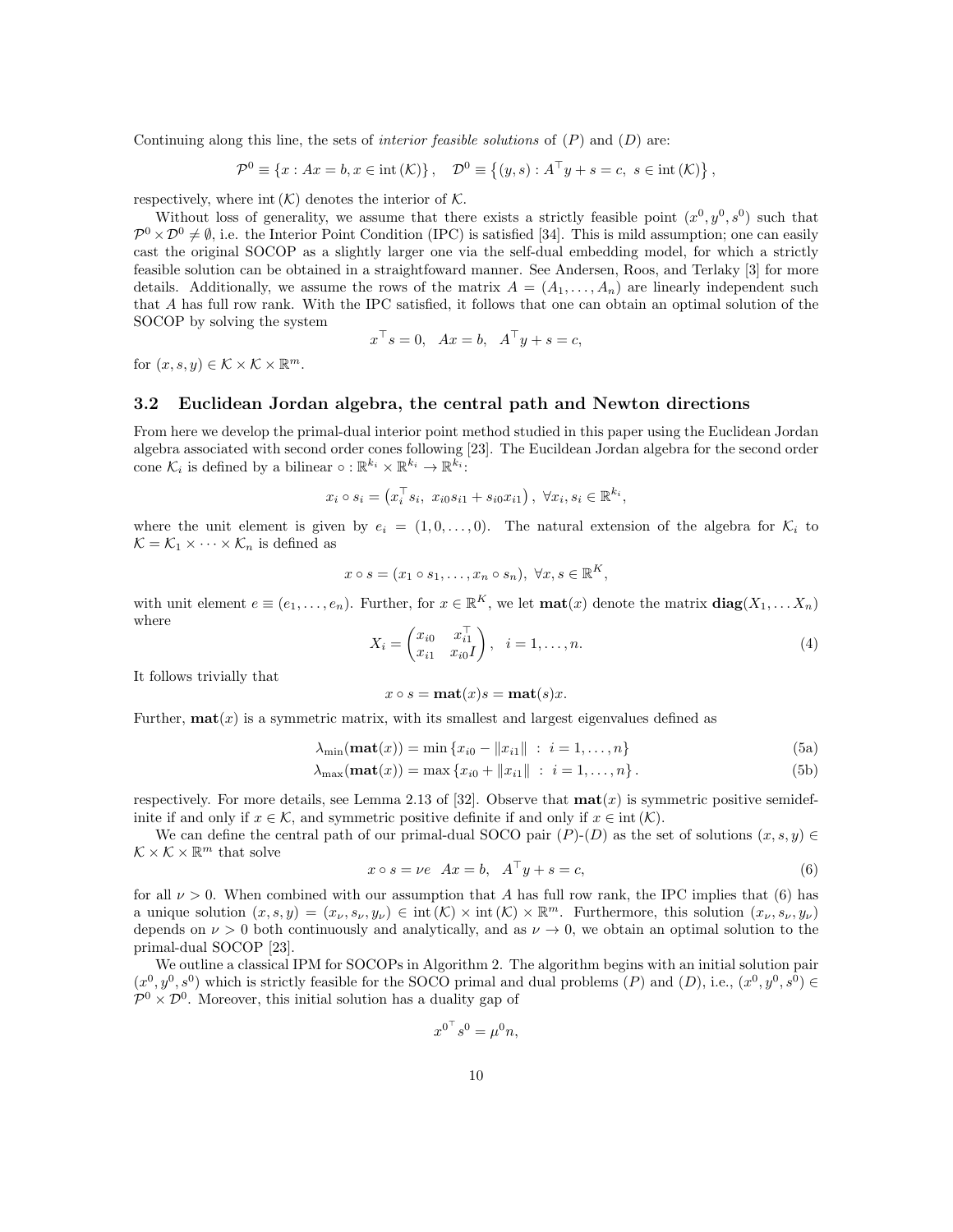and a distance to the central path of

$$
d(x,s) \le \gamma \mu^0
$$

for some  $\gamma \leq (0, 1)$ . Later in this section, we present suitable choices for  $d(x, s)$ , which in turn allow us to define various neighborhoods of the central path.

In each iteration of the classical (exact-feasible) IPM for SOCOPs presented in [23], one seeks to solve the Newton linear system

$$
S\Delta x + X\Delta s = \sigma \mu e - Xs, \quad A^{\top} \Delta y + \Delta s = c - s - A^{\top} y, \quad A \Delta x = b - Ax,\tag{7}
$$

for  $(\Delta x, \Delta s, \Delta y)$ , where  $X \equiv \text{mat}(x)$ ,  $S \equiv \text{mat}(s)$ , and  $\mu \equiv \mu(x, s) = x^{\top} s/n$ . Further, a solution  $(\Delta x, \Delta s, \Delta y)$  to the system (7) is the so called AHO direction.

Finally, letting  $\mu' = \mu(x', s')$ , we update the solutions for the subsequent iterate using the rule:  $(x, y, s)$  $(x + \Delta x, y + \Delta y, s + \Delta s)$  and update  $\mu$  accordingly, setting  $(x + \Delta x)$ <sup>'</sup>  $(s + \Delta s) = \mu' n$ . Once  $\mu$  has been reduced to or below a desired optimality tolerance  $\epsilon > 0$ , we can conclude that the central path parameter has been sufficiently reduced, at which point Algorithm 2 terminates and reports the optimal solution  $(x^*, s^*, y^*)$ .

Algorithm 2 Classical interior point method for SOCOPs Choose constants  $\gamma \in (0,1/3), \, \epsilon \in (0,1)$  and  $\delta \in (0,1);$ Set  $\sigma = 1 - \delta/\sqrt{2n}$ ; Choose initial point  $(x^0, y^0, s^0) \in \mathcal{N}_2(\gamma)$ , store in QRAM Set  $\mu_0 = \mu(x^0, s^0)$ while  $\mu > \epsilon$ :

- 1. Solve the Newton linear system to obtain  $(\Delta x, \Delta y, \Delta x)$
- 2. Update solution

$$
x \leftarrow x + \Delta x \ y \leftarrow y + \Delta y \ \text{and} \ s \leftarrow s + \Delta s
$$

3.  $\mu = \mu(\alpha)$ 

#### 3.3 The Nullspace Representation of the Newton Linear System

In [16], it is assumed that the Newton linear system

$$
S\Delta x + X\Delta s = \sigma \mu e - Xs, \quad A^{\top} \Delta y + \Delta s = 0, \quad A\Delta x = 0,
$$

can be solved exactly using a quantum computer for  $(\Delta x, \Delta s, \Delta y)$ . Applying quantum state tomography to extract a classical estimate of the solution obtained via QLSA introduces noise to the classical representation, which will only satisfy

$$
S\Delta x + X\Delta s = \sigma \mu e - Xs + \xi_c, \quad A^{\top} \Delta y + \Delta s = \xi_d, \quad A\Delta x = \xi_p,
$$

where  $(\xi_c, \xi_d, \xi_p)$  are the quantum errors. Therefore there is no guarantee that the classical estimates obtained over the course of the algorithm satisfy primal or dual feasibility. This of course invalidates the primal-dual IPM framework they employ. Rather, consider the following system in which there is some error in the complementary equation but primal and dual feasibility are satisfied exactly:

$$
S\Delta x + X\Delta s = \sigma \mu e - Xs + r, \quad A^{\perp} \Delta y + \Delta s = 0, \quad A\Delta x = 0,
$$

where  $r \in \mathbb{R}^K$  is a residual term.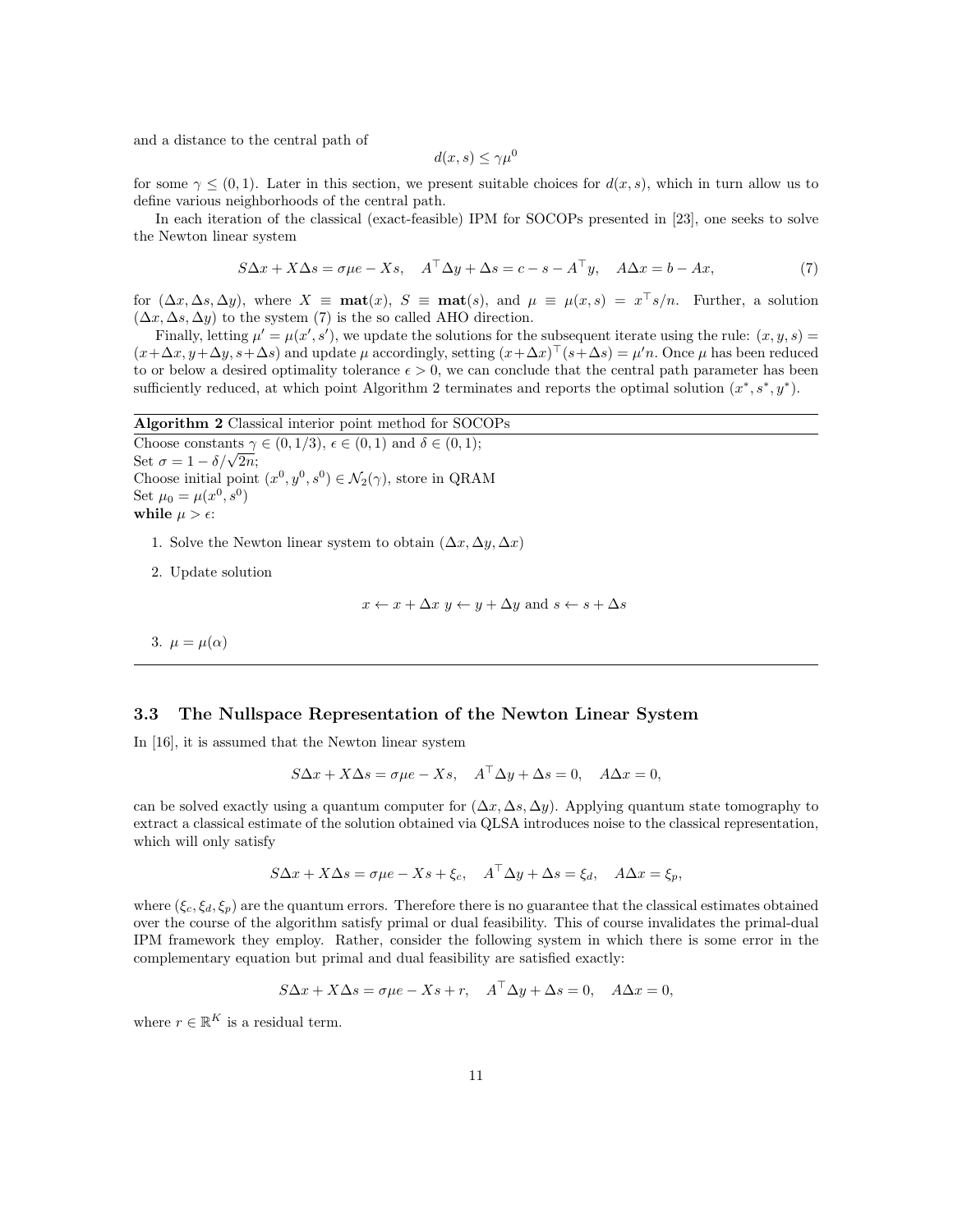As it turns out, the constraints stipulating primal and dual feasibility have a useful interpretation, which the authors in [4] showed can be leveraged to overcome the challenges that arise in quantizing QIPMs on noisy quantum devices. For primal-dual feasible solution we have  $x \in \mathcal{N}(A)$  and  $s \in \mathcal{R}(A)$ , where  $\mathcal{N}(A)$  and  $\mathcal{R}(A)$  denote the nullspace and rowspace of  $A \in \mathbb{R}^{m \times K}$ , respectively. Given our assumption that A has full row rank, we can choose the matrices  $\{A_1^1, \ldots, A_n^1\}$  as our basis for the rowspace of A. To compute a basis for  $\mathcal{N}(A)$  we can employ Gaussian elimination or a QR-factorization of A; defined by:

$$
A^{\top} = \begin{bmatrix} Q_1 & Q_2 \end{bmatrix} \begin{bmatrix} R \\ 0 \end{bmatrix}.
$$

It follows that the columns of  $Q_2 \in \mathbb{R}^{K \times (K-m)}$  form a basis for  $\mathcal{N}(A)$ , so we set

$$
\Delta s = -A^{\top} \Delta y,\tag{8a}
$$

$$
\Delta x = Q_2 \Delta z. \tag{8b}
$$

Hence, if we are using the AHO direction, substituting these expressions for  $\Delta x$  and  $\Delta s$  into the complementrarity equation, at each iteration of our IF-QIPM for SOCOP, we can simply solve:

$$
\begin{bmatrix} SQ_2 & -XA \end{bmatrix} \begin{bmatrix} \Delta z \\ \Delta y \end{bmatrix} = \sigma \mu e - Xs. \tag{9}
$$

The next result formalizes how solving (9) guarantees that primal and dual feasibility to be satisfied.

**Proposition 6.** Let  $(x, s, y) \in \mathcal{P}^0 \times \mathcal{D}^0$  be given, and let  $(\overline{\Delta z}, \overline{\Delta y})$  be a classical estimate of the solution to (9) where  $(\overline{\Delta z}, \overline{\Delta y}) = (\Delta z + \xi_z, \Delta y + \xi_y)$ , and  $\xi_z$  and  $\xi_y$  are the error terms of the system (9). Letting  $\overline{\Delta x}$ and  $\overline{\Delta s}$  be given by (8a) and (8b), for any stepsize  $\alpha$  we have

$$
A(x + \alpha \overline{\Delta x}) = b, \text{ and } A^{\top}(y + \alpha \overline{\Delta y}) + (s + \alpha \overline{\Delta s}) = c.
$$

*Proof.* For any  $(x, s, y) \in \mathcal{P}^0 \times \mathcal{D}^0$ ,  $Ax = b$  and  $A^{\top}y + s = c$  hold. Therefore,

$$
A(x + \alpha \overline{\Delta x}) = Ax + \alpha A \overline{\Delta x} = b + \alpha A Q_2 \Delta z = b,
$$

and similarly,

$$
A^{\top}(y + \alpha \overline{\Delta y}) + (s + \alpha \overline{\Delta s}) = [A^{\top}y + s] + \alpha [A^{\top} \overline{\Delta y} + \overline{\Delta s}]
$$
  
=  $c + \alpha [A^{\top} \overline{\Delta y} + (-A^{\top} \overline{\Delta y})] = c.$ 

 $\Box$ 

#### 3.4 Scaling, eigenvalues and neighborhoods of the central path

From here, we follow Monteiro and Tsuchiya [23] and introduce a group of scaling automorphims which map the cone  $K$  onto itself. We then use this group to characterize the scale-invariant neighborhoods of the central path.

Let

$$
\mathcal{G}_i = \left\{ \lambda \widetilde{T}_i : \lambda > 0, \widetilde{T}_i \in \mathbb{R}^{k_i \times k_i}, \widetilde{T}_i^{\top} J_{k_i} \widetilde{T}_i = J_{k_i}, (\widetilde{T}_i)_{00} > 0 \right\},\tag{10}
$$

where

$$
J_{k_i} \equiv \begin{pmatrix} 1 & 0 \\ 0 & -I \end{pmatrix} \in \mathbb{R}^{k_i \times k_i}.
$$

It follows that  $\mathcal{G}_i$  is defined as the auto-morphism group of the cone  $\mathcal{K}_i$ ; the set of all nonsingular matrices  $T_i$  satisfying  $\mathcal{K}_i = T_i(\mathcal{K}_i) \equiv \{T_i x_i : x_i \in \mathcal{K}_i\}$ .<sup>5</sup> Likewise, choosing

$$
\mathcal{G} \equiv \{T = \mathbf{diag}(T_1, \ldots, T_n) : T_i \in \mathcal{G}_i, i = 1, \ldots, n\},\
$$

we have that  $\mathcal G$  is a subgroup of the auto-morphism group of the cone  $\mathcal K$ .

The next result from [32] provides an explicit definition of the unique  $\mathcal{G} \succ 0$  that maps e to x.

 $5$ A proof of this fact can be found in the appendix of [23].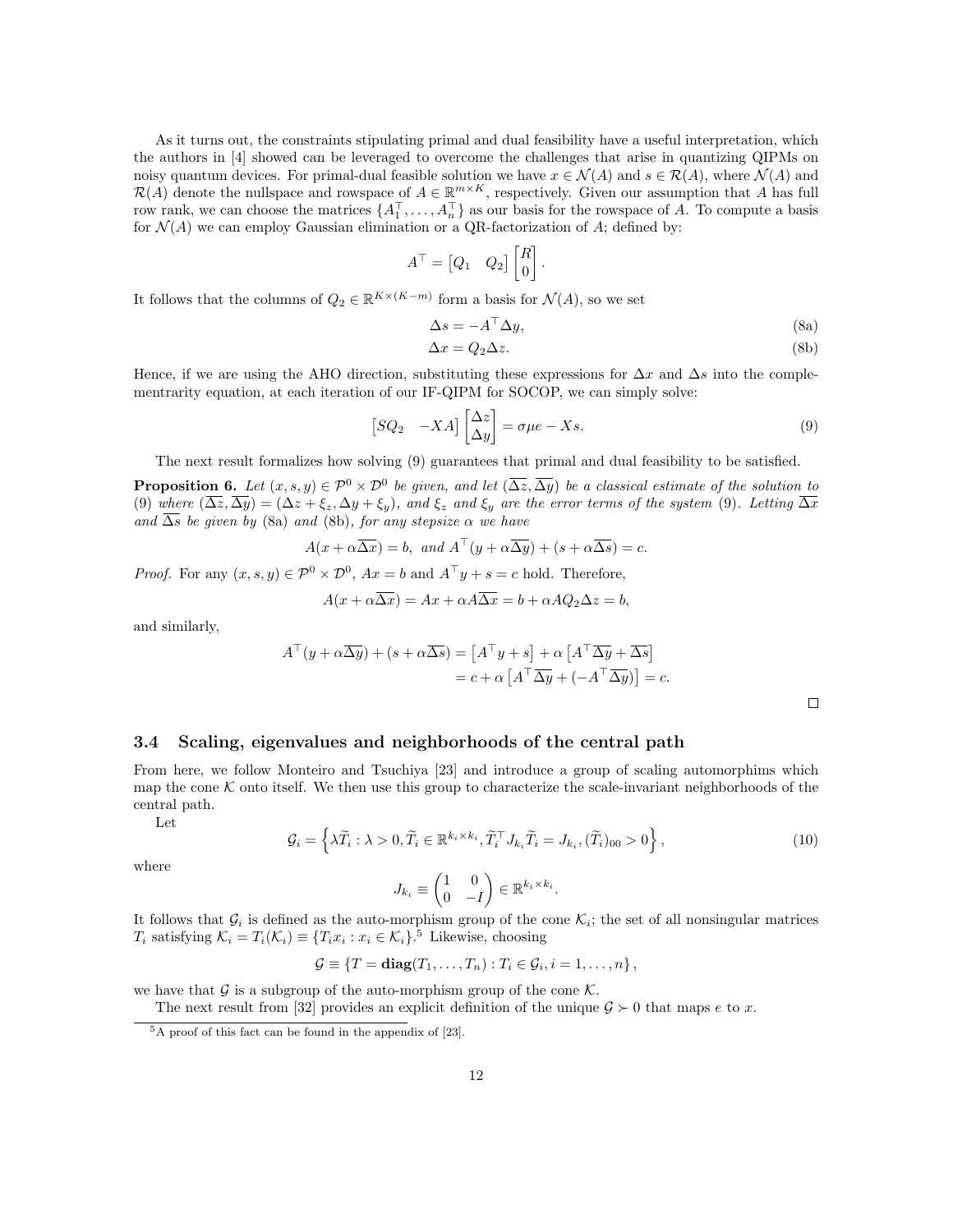**Proposition 7** (Proposition 2.1 [32]). For any  $x \in \text{int}(\mathcal{K})$ , there exists a unique symmetric matrix in G which maps e to x given by  $T_x \equiv diag(T_{x_1},...,T_{x_n})$  where for all  $i = 1,...,n$ ,

$$
T_{x_i} = \begin{pmatrix} x_{i0} & x_{i1}^{\top} \\ x_{i1} & \beta_{x_i} I + \frac{x_{i1} x_{i1}^{\top}}{\beta_{x_i} + x_{i0}} \end{pmatrix},
$$
\n(11)

and

$$
\beta_{x_i} = \sqrt{x_{i0}^2 - ||x_{i1}||^2}.\tag{12}
$$

Moreover,  $T_x$  is positive definite.

Following [23, 32], we define the set of 2n eigenvalues  $\left\{\lambda_i^j : i = 1, \ldots, n, j = 0, 1\right\}$  corresponding to  $v =$  $(v_1, \ldots, v_n) \in \mathbb{R}^{k_1} \times \cdots \times \mathbb{R}^{k_n}$  of the Cartesian algebra to be

$$
\lambda_i^0 = \lambda_i^0(v) \equiv v_{i0} - ||v_{i1}||, \quad \lambda_i^1 = \lambda_i^1(v) \equiv v_{i0} + ||v_{i1}||,
$$

for  $i = 1, \ldots, n$ . Hence, we can conclude  $v \in \mathcal{K}$  if and only if  $\lambda_i^0 \geq 0$  for all i and similarly, that  $v \in \text{int}(\mathcal{K})$ if and only if  $\lambda_i^0 > 0$ . For a more detailed explanation of eigenvalues in the context of SOCOPs, we refer the reader to Section 2.4 of [32].

We now use these definitions to express the neighborhoods of the central path. For any  $(x, s) \in \text{int}(\mathcal{K}) \times$ int  $(K)$ , we have the following distance metrics  $d(x, s)$ :

$$
d_2(x, s) \equiv \sqrt{\sum_{i=1,\dots,n,j=0,1} \left(\lambda_i^j (w_{xs} - \mu)\right)^2} = \sqrt{2} ||w_{xs} - \mu e||.
$$
  

$$
d_\infty(x, s) \equiv \max_{\substack{i=1,\dots,n,\\j=0,1}} \left|\lambda_i^j (w_{xs}) - \mu\right| = \max_{i=1,n} \left\{ |w_{i0} + ||w_{i1}|| - \mu|, |w_{i0} - ||w_{i1}||, -\mu| \right\},
$$

where  $\mu = \mu(x, s)$  and

$$
w_{xs} = (w_1, \dots, w_n) \equiv T_x s. \tag{13}
$$

Then, for  $\gamma \in (0,1)$ , the short-step (or Euclidean), and infinity neighborhoods of the central path are respectively given by

$$
\mathcal{N}_2(\gamma) = \left\{ (x, s, y) \in \mathcal{P}^0 \times \mathcal{D}^0 : d_2(x, s) \leq \gamma \mu(x, s) \right\},\
$$

$$
\mathcal{N}_{\infty}(\gamma) = \left\{ (x, s, y) \in \mathcal{P}^0 \times \mathcal{D}^0 : d_{\infty}(x, s) \leq \gamma \mu(x, s) \right\}.
$$

One can observe that  $d_{\infty}(x, s) \leq d_2(x, s)$  for all  $(x, s) \in \text{int}(\mathcal{K}) \times \text{int}(\mathcal{K})$ , and therefore  $\mathcal{N}_2(\gamma) \subset \mathcal{N}_{\infty}(\gamma)$ [23]. We point out that the product  $w_{xs} = T_xs$  is the SOCO analog of the quantity  $X^{1/2}SX^{1/2}$  that arises in the context of SDO. This quantity constitutes the scaled dual variable when the primal variable  $X$  is scaled to the identity matrix I. For our purposes,  $w_{xs} = T_xs$  is the scaled dual variable when we scale x to e, which is why we replace the distance measure  $||X^{1/2}SX^{1/2} - \mu I||_F$  that arises in the context of SDO with  $\sqrt{2} \| w_{xs} - \mu e \|.$ 

The following result from [32] establishes the invariance properties of the eigenvalues of  $w_{xs}$ .

**Proposition 8** (Proposition 2.4 in [32]). Suppose that  $(x, s) \in \text{int}(\mathcal{K}) \times \text{int}(\mathcal{K})$  and  $G \in \mathcal{G}$ . Let  $(\tilde{x}, \tilde{s}) \equiv$  $(G^{\top}x, G^{-1}s)$ ,  $w \equiv w_{xs}$  and  $\widetilde{w} = w_{\widetilde{xs}}$ . Then:

- (a)  $\widetilde{w}_{i0} = w_{i0}$  and  $\|\widetilde{w}_{i1}\| = \|w_{i1}\|$  for every  $i = 1, ..., n$ .
- (b)  $\lambda_i^j(\tilde{w}) = \lambda_i^j(w)$  for every  $i = 1, ..., n$  and  $j = 0, 1$ .
- (c)  $d_2(\tilde{x}, \tilde{s}) = d_2(x, s)$  and  $d_{\infty}(\tilde{x}, \tilde{s}) = d_{\infty}(x, s)$ .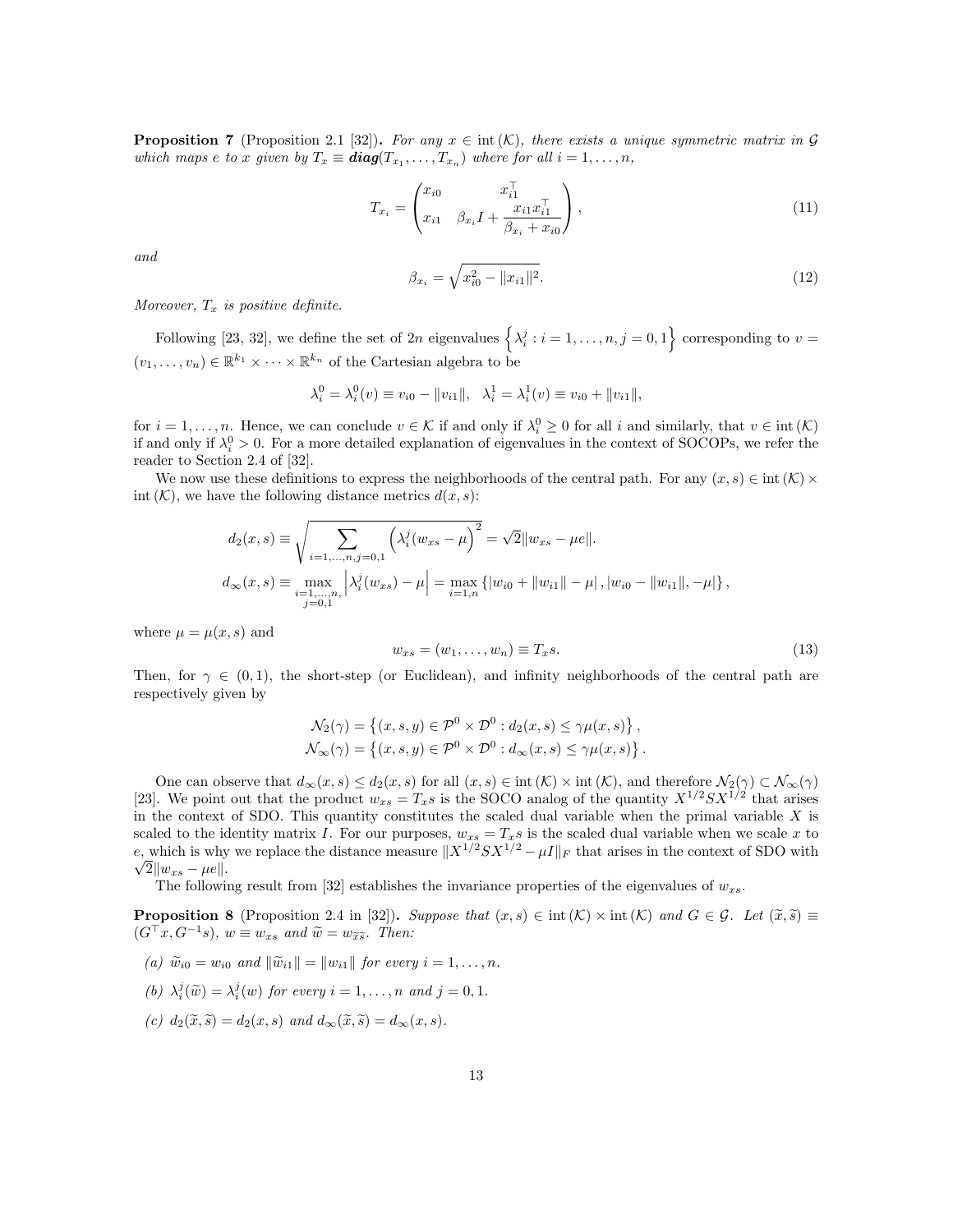# 4 Technical Results

In this section, we establish results that are necessary for proving polynomial convergence of the IF-QIPM for SOCOPs. The results are adapted from [22] to account for the inexactness in our solution to the complementarity equation. We first prove that the AHO direction (15) is well defined in the neighborhood  $\mathcal{N}_{\infty}$  for  $\gamma \in (0,1/3)$ , regardess of errors introduced to the complementarity of the solution by quantum tomography. We then show that each member of the Monterio-Zhang (MZ) family of directions for SDO in the context of SOCO reduces to the AHO direction in the scaled space. In this manner, our results for the AHO direction extend to each member of the MZ family of directions.

Given  $(x, s) \in \text{int}(\mathcal{K}) \times \text{int}(\mathcal{K})$ , we follow [23] in defining the quantities

$$
X \equiv \text{mat}(x),
$$
  
\n
$$
S \equiv \text{mat}(s),
$$
  
\n
$$
R_{xs} \equiv T_x X^{-1} S T_x,
$$
  
\n
$$
W_{xs} \equiv \text{mat}(w_{xs}).
$$
\n(14a)

Further, note that the triple  $(x, s, y)$  is the solution which serves as the classical counterpart to the solution of our quantum Newton linear system  $|z, y\rangle$ . In particular,  $(x, s, y)$  solves the system

$$
S\Delta x + X\Delta s = \sigma \mu e - Xs + r \tag{15a}
$$

$$
A^{\perp} \Delta y + \Delta s = 0 \tag{15b}
$$

$$
A\Delta x = 0,\t(15c)
$$

where  $r$  is a residual term which captures the errors introduced by our use of inexact tomography. We assume that  $r$  satisfies

$$
||r|| \le \eta ||\sigma \mu e - Xs|| \le \eta \gamma \sigma \mu / \sqrt{2}
$$
 (AR1)

for  $\eta \in (0,1)$ .

**Lemma 2** (Lemma 1 in [23]). For any  $x \in \text{int}(\mathcal{K})$ , the matrices X and  $T_x$  satisfy:

(a)  $X - T_x = U_x = diag(U_{x_i} : i = 1, ..., n)$ , where

$$
U_{x_i} = \begin{bmatrix} 0 & 0 \\ 0 & (x_{i0} - \beta_{x_i})P_{x_i} \end{bmatrix}
$$

and  $P_{x_i}$  is the orthogonal projection matrix onto the subspace orthogonal to  $x_{il}$ , namely

$$
P_{x_i} \equiv I - \frac{x_{i1} x_{i1}}{\|x_{i1}\|^2} \tag{16}
$$

(b)  $T_x X^{-1} = X^{-1} T_x = diag(I - x_{i0}^{-1} U_{x_i} : i = 1, ..., n)$ ; as a consequence  $T_x X^{-1} e = e$ ;

(c) X and  $T_x$  commute and  $X \succeq T_x$ .

The following two lemmas from [23] play a crucial role in the analysis of our algorithm.

**Lemma 3** (Lemma 2 in [23]). We have  $R_{xs} = diag(R_i : i = 1, ..., n)$ , where

$$
R_i = \begin{bmatrix} w_{i0} & w_{i1}^{\top} \\ w_{i1} & \tilde{R}_i \end{bmatrix} \tag{17}
$$

with  $(w_{i0}, w_{i1}) = T_{x_i} s_i \in \mathbb{R} \times \mathbb{R}^{k_i-1}$  and

$$
\widetilde{R}_i \equiv \frac{1}{x_{i0}} \left[ w_{i1} x_{i1}^\top + \beta_{x_i}^2 s_{i0} I \right] = \frac{w_{i1} x_{i1}^\top}{x_{i0}} + \left( w_{i0} - \frac{w_{i1}^\top x_{i1}}{x_{i0}} \right) I. \tag{18}
$$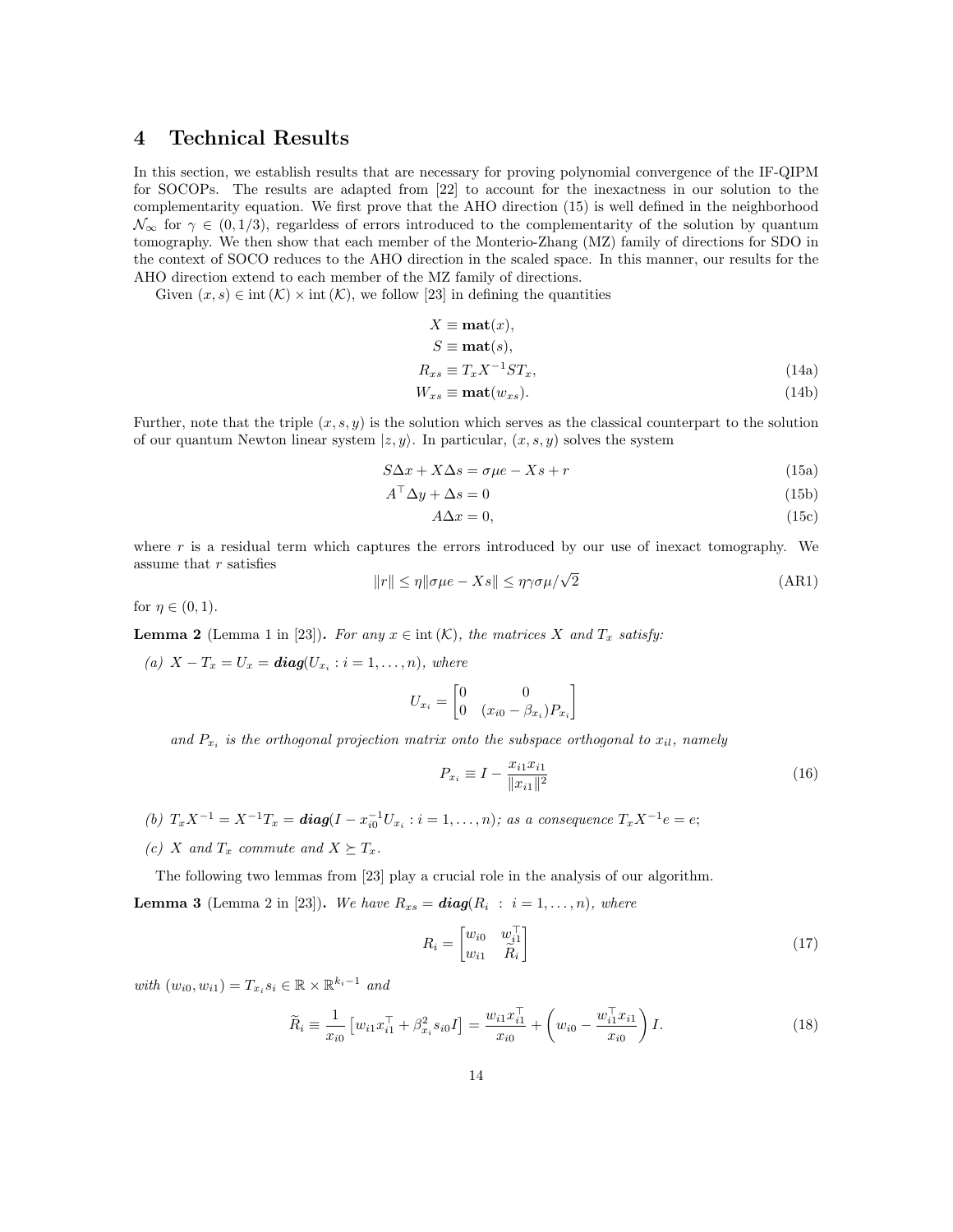**Lemma 4** (Lemma 3 in [23]). Let  $(x, s, y) \in \text{int}(\mathcal{K}) \times \text{int}(\mathcal{K}) \times \mathbb{R}^m$  be a triple such that

$$
\max_{i,j}\left|\lambda_i^j(w_{xs})-v\right|\leq \gamma \nu,
$$

for some scalars  $\gamma > 0$  and  $\nu > 0$ . Then,

$$
||R_{xs} - W_{xs}|| \le 2\gamma\nu,\tag{19a}
$$

$$
||W_{xs} - \nu I|| \le \gamma \nu. \tag{19b}
$$

As a consequence,

$$
||R_{xs} - \nu I|| \le 3\gamma\nu.
$$

**Lemma 5** (Lemma 4 in [23]). Let  $(x, s, y) \in \text{int}(\mathcal{K}) \times \text{int}(\mathcal{K}) \times \mathbb{R}^m$  be a triple such that

$$
||R_{xs} - \nu I|| \le \tau \nu,
$$
\n(20)

for some scalars  $\tau \in (0,1)$  and  $\nu > 0$ . Assume that  $(u, v) \in \mathbb{R}^K \times \mathbb{R}^K$  and  $h \in \mathbb{R}^K$  satisfy

$$
Su + Xv = h, \quad u^T v \ge 0,\tag{21}
$$

and define  $\delta_u \equiv ||T_x^{-1}u||$  and  $\delta_v \equiv ||T_xv||$ . Then,

$$
\delta_u \le \frac{\|T_x X^{-1} h\|}{(1 - \tau)\nu}, \quad \delta_v \le \frac{2\|T_x X^{-1} h\|}{1 - \tau}.
$$
\n(22)

The following result establishes the validity of using a classical estimate of the solution to our quantum solution to obtain a classical solution to the system (15). Moreover, this solution is unique.

**Theorem 6.** Let  $(x, s, y) \in \text{int}(\mathcal{K}) \times \mathbb{R}^m$  and  $(\Delta z, \Delta y)$  be a classical estimate of the solution to the quantum Newton linear system (9) after using tomography. Then,

$$
(\Delta x, \Delta s, \Delta y) = (Q_2 \Delta z, -A^{\top} y, \Delta y)
$$

is a solution to the classical Newton linear system (15).

Proof. As in [4], the first part of the statement can be verified trivially via substitution.

Now we are in a position to state the result from [23] which establishes the well-definedness of the AHO direction.

**Theorem 7** (Theorem 1 in [23]). Let  $(x, s, y) \in \text{int}(\mathcal{K}) \times \text{int}(\mathcal{K}) \times \mathbb{R}^m$  be a point such that

$$
\max_{i,j}\left|\lambda_i^j(w_{xs})-v\right|\leq \gamma \nu,
$$

for some scalars  $\gamma \in (0, 1/3)$  and  $\nu > 0$ . Then, the system (15) has a unique solution. In particular, the AHO direction is well-defined at every point  $(x, s, y) \in \text{int}(\mathcal{K}) \times \text{int}(\mathcal{K}) \times \mathbb{R}^m$  such that  $d_{\infty}(x, s) < \mu(x, s)/3$ .

**Corollary 1.** If the system  $(15)$  has a unique solution, then the quantum Newton linear system  $(9)$  has a unique solution.

For our work here, we define

$$
x(\alpha) \equiv x + \alpha \Delta x, \qquad s(\alpha) \equiv s + \alpha \Delta s, \n y(\alpha) \equiv y + \alpha \Delta y, \qquad \mu(\alpha) \equiv \frac{x(\alpha)^{\top} s(\alpha)}{n}.
$$

In the lemmas that follow, we seek to provide a bound on

$$
\sqrt{2} ||T_x^{-1} x(\alpha) \circ T_x s(\alpha) - \mu(\alpha) e||,
$$

which majorizes our centrality measure  $d_2(x(\alpha), s(\alpha))$ . We make one additional assumption; that the residual term  $r$  satisfies

$$
||T_x X^{-1}r|| \le \eta ||T_x X^{-1} (\sigma \mu e - Xs)||. \tag{AR2}
$$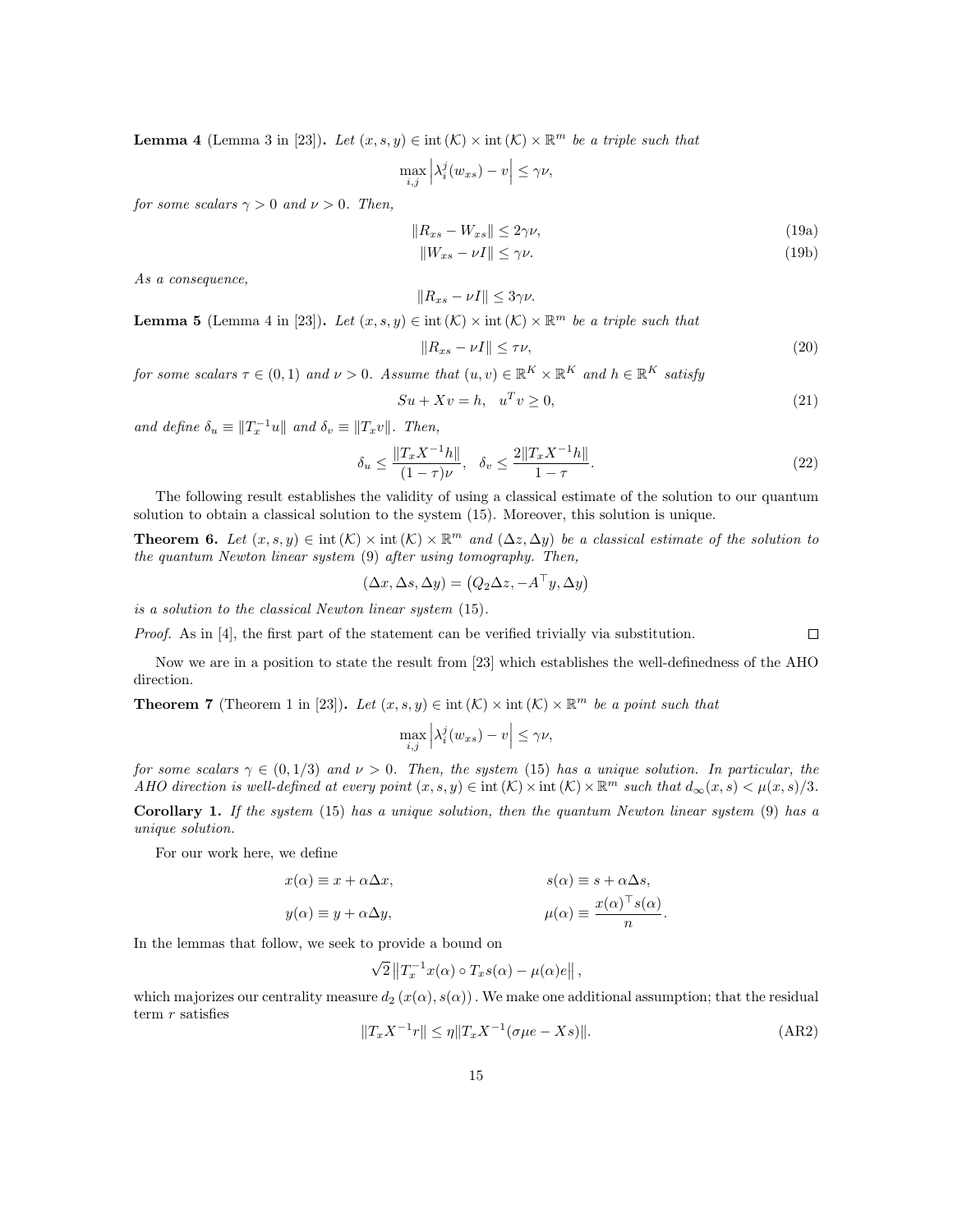**Lemma 6.** Let  $(x, s, y) \in \mathcal{P}^0 \times \mathcal{D}^0$  and let  $(\Delta x, \Delta s, \Delta y)$  be a solution to the system (15) for some  $\sigma \in \mathbb{R}$ . Then for every  $\alpha \in \mathbb{R}$  we have:

$$
\mu(\alpha) = (1 - \alpha + \sigma \alpha)\mu + \alpha \frac{e^{\top}r}{n},
$$
\n(23a)

$$
T_x^{-1}x(\alpha) \circ T_xs(\alpha) - \mu(\alpha)e = (1 - \alpha)(w_{xs} - \mu e) + \alpha(W_{xs} - R_{xs})\widetilde{\Delta x}]
$$

$$
+ \alpha \left[T_x X^{-1}r - \frac{e^{\top}r}{n}e\right] + \alpha^2 \widetilde{\Delta x} \circ \widetilde{\Delta s}, \tag{23b}
$$

where  $\mu = \mu(x, s)$  and

$$
\widetilde{\Delta x} \equiv T_x^{-1} \Delta x, \qquad \widetilde{\Delta s} \equiv T_x \Delta s. \tag{24}
$$

*Proof.* Since  $(x, s, y) \in \mathcal{P}^0 \times \mathcal{D}^0$  by assumption, applying (15b) and (15c), one has  $\Delta x^{\top} \Delta s = 0$ . Next, multiplying (15a) on the left by  $e^+$  yields

$$
e^{\top} S \Delta x + e^{\top} X \Delta s = s^{\top} \Delta x + x^{\top} \Delta s = \sigma n \mu - x^{\top} s + e^{\top} r = -(1 - \sigma) n \mu + e^{\top} r.
$$

Hence,

$$
x(\alpha)^{\top} s(\alpha) = (x + \alpha \Delta x)^{\top} (s + \alpha \Delta s) = x^{\top} s + \alpha (s^{\top} \Delta x + x^{\top} \Delta s)
$$
  
=  $n\mu + \alpha [-(1 - \sigma)n\mu + e^{\top}r] = n\mu [1 - \alpha(1 - \sigma)] + \alpha e^{\top}r.$ 

Thus,  $(23a)$  follows from dividing both sides of this equality by n. On the other hand, multiplying  $(15a)$  on the left by  $T_x X^{-1}$ , as well as applying (13), (14a), (24) and Lemma 2(b), yields

$$
\widetilde{\Delta s} = T_x \Delta s = T_x X^{-1} \left( \sigma \mu e - X s + r - S \Delta x \right) = \sigma \mu e - w_{xs} + T_x X^{-1} r - R_{xs} \widetilde{\Delta x}.
$$

We then apply this relation, along with (13), (14b), (24) and the fact that  $u \circ v = \text{mat}(u)v$  for all  $u, v \in \mathbb{R}^K$ , from which it follows

$$
T_x^{-1}x(\alpha) \circ T_x s(\alpha) = T_x^{-1} (x + \alpha \Delta x) \circ T_x (s + \alpha \Delta s)
$$
  
=  $(e + \alpha \widetilde{\Delta x}) \circ (w_{xs} + \alpha \widetilde{\Delta s})$   
=  $w_{xs} + \alpha (w_{xs} \circ \widetilde{\Delta x} + \widetilde{\Delta s}) + \alpha^2 \widetilde{\Delta x} \circ \widetilde{\Delta s}$   
=  $w_{xs} + \alpha [\sigma \mu e - w_{xs} + T_x X^{-1}r + (W_{xs} - R_{xs})\widetilde{\Delta x}] + \alpha^2 \widetilde{\Delta x} \circ \widetilde{\Delta s}.$ 

Combining the above result with (23a) yields (23b) and the proof is complete.

The following lemma establishes bounds on the norms involving the residual terms that appear in the rest of our analysis.

**Lemma 7.** Let r be a residual term satisfying the assumptions  $(AR1)$ - $(AR2)$ . Then,

$$
\sqrt{2} \|T_x X^{-1} r\| \le \eta \gamma \sigma \mu \tag{25a}
$$

$$
\sqrt{2}\left\|T_x X^{-1} r - \frac{e^\top r}{n} e\right\| \le \eta \gamma \sigma \mu. \tag{25b}
$$

*Proof.* Recall from from Lemma 2(b) that  $T_xX^{-1}e = e$ . By our assumption (AR2) we have:

$$
||T_x X^{-1}r|| \le \eta ||T_x X^{-1}(\sigma \mu e - X s)|| = \eta ||(\sigma \mu e - w_{xs})|| \le \eta \gamma \sigma \mu / \sqrt{2}.
$$

and therefore (25a) holds.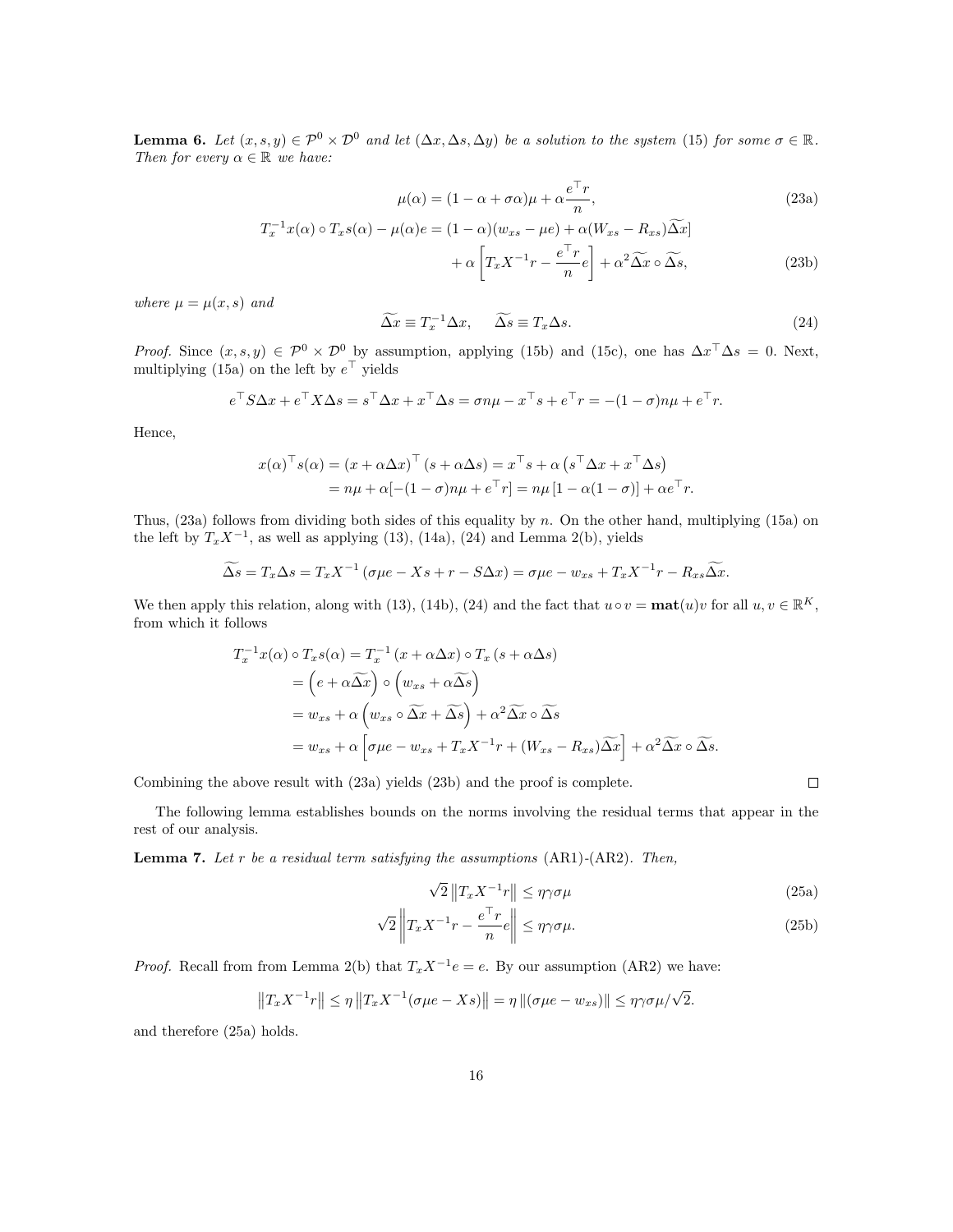For ease of notation, we define  $\widetilde{r} \equiv T_x X^{-1} r$ . Then, expanding the square and using the fact that  $e^{\top} e = n$ along with  $T_xX^{-1}e = e$ , we observe

$$
\left\|\tilde{r} - \frac{e^{\top}r}{n}e\right\|^2 = \left(\tilde{r} - \frac{e^{\top}r}{n}e\right)^{\top} \left(\tilde{r} - \frac{e^{\top}r}{n}e\right)
$$

$$
= \|\tilde{r}\|^2 - \frac{2}{n}r^{\top} \left(T_x X^{-1}\right)^{\top} \left(e^{\top}r e\right) + \frac{1}{n}(e^{\top}r)^2
$$

$$
= \|\tilde{r}\|^2 - \frac{2}{n}r^{\top} T_x X^{-1} \left(e^{\top}r e\right) + \frac{1}{n}(e^{\top}r)^2
$$

$$
= \|\tilde{r}\|^2 - \frac{2}{n}r^{\top} \underbrace{(T_x X^{-1}e)}_{= e} r^{\top}e + \frac{1}{n}(e^{\top}r)^2
$$

$$
= \|\tilde{r}\|^2 - \frac{1}{n}(e^{\top}r)^2 \le \|\tilde{r}\|^2.
$$

That is, (25b) holds.

The following result provides bounds on the norms of the scaled search directions  $\|\widetilde{\Delta x}\|$  and  $\|\widetilde{\Delta s}\|$  that account for the inexactness in solving the complementarity equation, and therefore corresponds to the inexact analogue of Lemma 6 in [23].

**Lemma 8.** Suppose that  $(x, s, y) \in \mathcal{N}_2(\gamma)$  for some constant  $\gamma \in (0, 1/3)$  and let  $(\Delta x, \Delta s, \Delta y)$  be the unique solution of the system (15), which is a classical estimate of the solution to the quantum Newton linear system (9). Then, the directions  $\widetilde{\Delta x}$  and  $\widetilde{\Delta s}$  as defined in (24) satisfy:

$$
\left\|\widetilde{\Delta x}\right\| \le \frac{(1+\eta)\Theta}{2}, \quad \left\|\widetilde{\Delta s}\right\| \le (1+\eta)\Theta\mu,\tag{26}
$$

.

where  $\eta \in (0,1)$ ,  $\mu \equiv \mu(x,s)$  and

$$
\Theta = \frac{2\left[\gamma^2/2 + (1-\sigma)^2 n\right]^{1/2}}{1-3\gamma}
$$

*Proof.* First we note that  $w_{xs}^{\top}e = s^{\top}T_xe = s^{\top}x = n\mu$  and  $||w_{xs} - \mu e|| \leq \gamma \mu/\sqrt{2}$ . Hence,

$$
||w_{xs} - \sigma \mu e||^2 = ||w_{xs} - \mu e||^2 + ||\mu e - \sigma \mu e||^2 + 2(1 - \sigma)\mu (w_{xs} - \mu e)^\top e
$$
  
 
$$
\leq \left[\frac{\gamma^2}{2} + (1 - \sigma)^2 n\right] \mu^2.
$$
 (27)

Due to the fact that  $d_{\infty}(x, s) \leq d_2(x, s) \leq \gamma \mu$ , applying Lemma 4 with  $\nu = \mu$  one can observe that (20) holds for  $\tau = 3\gamma < 1$ , and  $\nu = \mu$ .

Thus, we apply (13), (27), Lemma 2(b) and Lemma 5 with  $\nu = \mu$ ,  $(u, v) = (\Delta x, \Delta s)$ ,  $h = \sigma \mu e - Xs + r$ and  $\tau = 3\gamma$  such that

$$
\left\| \widetilde{\Delta x} \right\| \le \frac{\left\| T_x X^{-1} (\sigma \mu e - X s + r) \right\| \mu^{-1}}{1 - 3\gamma} \le \frac{\left( \left\| T_x X^{-1} (\sigma \mu e - X s) \right\| + \left\| T_x X^{-1} r \right\| \right) \mu^{-1}}{1 - 3\gamma}
$$
  

$$
\le \frac{(1 + \eta) \left\| T_x X^{-1} (\sigma \mu e - X s) \right\| \mu^{-1}}{1 - 3\gamma} = \frac{(1 + \eta) \Theta}{2},
$$
  

$$
\left\| \widetilde{\Delta s} \right\| \le \frac{2 \left\| T_x X^{-1} (\sigma \mu e - X s + r) \right\|}{1 - 3\gamma} \le \frac{2 \left( \left\| T_x X^{-1} (\sigma \mu e - X s) \right\| + \left\| T_x X^{-1} r \right\| \right)}{1 - 3\gamma}
$$
  

$$
\le \frac{2(1 + \eta) \left\| T_x X^{-1} (\sigma \mu e - X s) \right\|}{1 - 3\gamma} = (1 + \eta) \Theta \mu.
$$

 $\Box$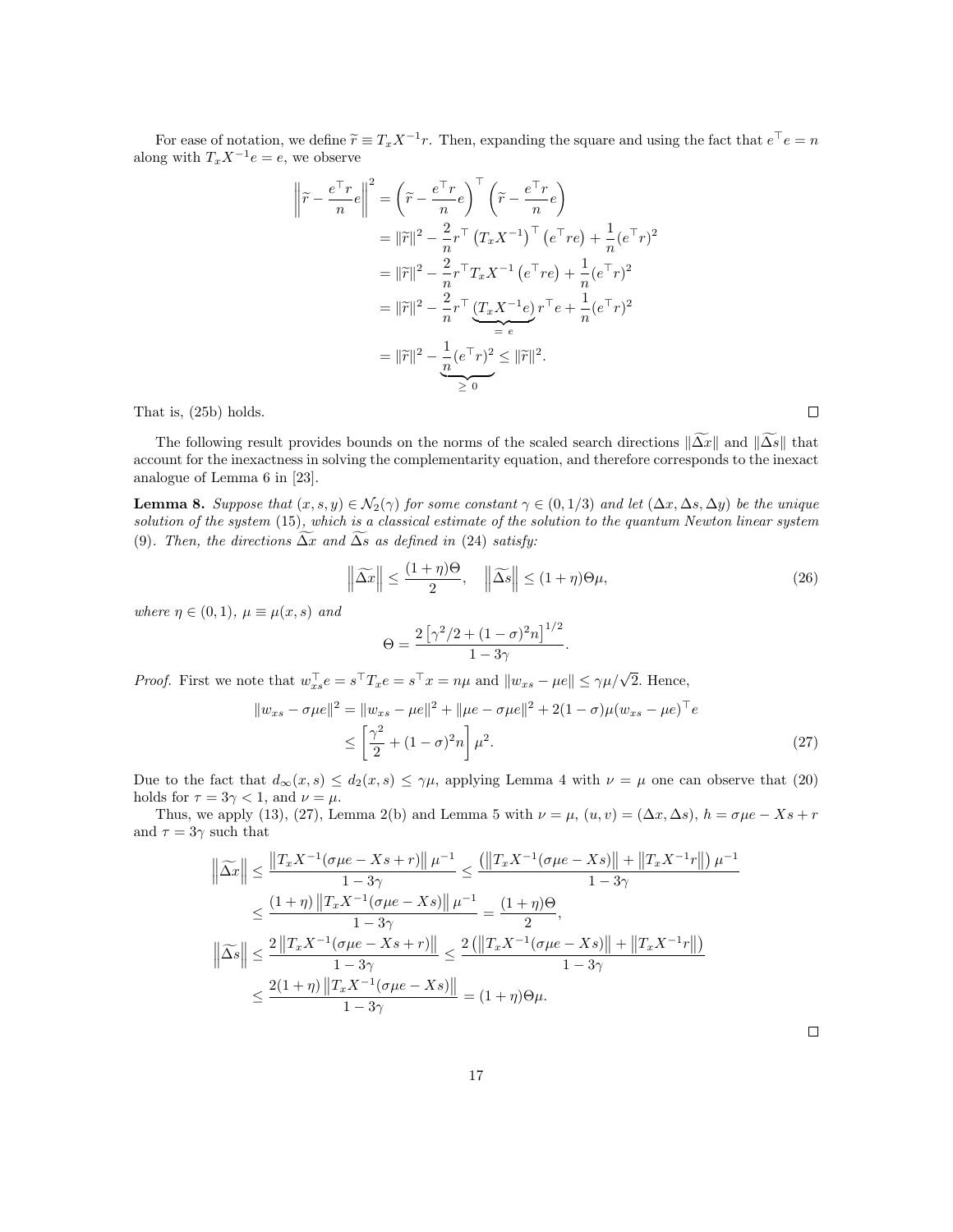**Lemma 9** (Lemma 7 in [23]). Let  $u_i, v_i \in \mathbb{R}^{k_i}$  for  $i = 1, ..., n$  and define  $u \equiv (u_1, ..., u_n)$  and  $v \equiv$  $(v_1, \ldots, v_n)$ . Then,

$$
||u \circ v|| \leq \sqrt{2}||u|| ||v||.
$$

In the next result, we establish an upper bound on a quantity which majorizes our distance metric  $d_2(x(\alpha), s(\alpha))$ . This result can be viewed as the inexact analogue of Lemma 8 from [23].

**Lemma 10.** Suppose that  $(x, s, y) \in \mathcal{N}_2(\gamma)$  for some constant  $\gamma \in (0, 1/3)$  and let  $(\Delta x, \Delta s, \Delta y)$  be the unique solution of the system (15) for some  $\sigma \in \mathbb{R}$ . Further,  $(\Delta x, \Delta s, \Delta y)$  is a classical estimate of the solution  $(\Delta z, \Delta y)$  to the quantum Newton linear system (9). Then, for any  $\alpha \in [0,1]$  we have

$$
\sqrt{2} \|T_x^{-1} x(\alpha) \circ T_x s(\alpha) - \mu(\alpha) e\|
$$
  
\n
$$
\leq \left[ (1 - \alpha)\gamma + \sqrt{2}\alpha\gamma(1 + \eta)\Theta + \alpha^2(1 + 3\eta)\Theta^2 + \alpha\eta\gamma \right] \mu.
$$
 (28)

*Proof.* Noting the fact that  $d_{\infty}(x, s) \leq d_2(x, s)$ , it follows that the assumption made in Lemma 4 holds with  $\nu = \mu$ . We therefore can apply (19a) with  $\nu = \mu$ , (23b), (26) and Lemma 9, which for all  $\alpha \in [0, 1]$  yields:

$$
||T_x^{-1}x(\alpha) \circ T_x s(\alpha) - \mu(\alpha)e||
$$
  
\n
$$
= \sqrt{2} ||(1 - \alpha)(w_{xs} - \mu e) + \alpha(W_{xs} - R_{xs})\widetilde{\Delta x} + \alpha \left[T_x X^{-1}r - \frac{e^\top r}{n}e\right] ||
$$
  
\n
$$
\leq (1 - \alpha)\sqrt{2}||w_{xs} - \mu e|| + \alpha\sqrt{2} ||R_{xs} - W_{xs}|| ||\widetilde{\Delta x}|| + \alpha^2\sqrt{2}||\widetilde{\Delta x} \circ \widetilde{\Delta s}||
$$
  
\n
$$
+ \alpha\sqrt{2} ||T_x X^{-1}r - \frac{e^\top r}{n}e||
$$
  
\n
$$
\leq (1 - \alpha)\sqrt{2}||w_{xs} - \mu e|| + \alpha\sqrt{2} ||R_{xs} - W_{xs}|| ||\widetilde{\Delta x}|| + \alpha^2\sqrt{2}||\widetilde{\Delta x} \circ \widetilde{\Delta s}||
$$
  
\n
$$
+ \alpha\sqrt{2} ||T_x X^{-1}r||
$$
  
\n
$$
\leq (1 - \alpha)\gamma\mu + \sqrt{2}\alpha\gamma(1 + \eta)\Theta\mu + 2\alpha^2 ||\widetilde{\Delta x}|| ||\widetilde{\Delta s}|| + \alpha\eta\gamma\mu
$$
  
\n
$$
\leq (1 - \alpha)\gamma\mu + \sqrt{2}\alpha\gamma(1 + \eta)\Theta\mu + 2\alpha^2 \left[\frac{1}{2}(1 + \eta)\Theta\right] [(1 + \eta)\Theta\mu] + \alpha\eta\gamma\mu
$$
  
\n
$$
= (1 - \alpha)\gamma\mu + \sqrt{2}\alpha\gamma(1 + \eta)\Theta\mu + \alpha^2(1 + \eta)^2\Theta^2\mu + \alpha\eta\gamma\mu
$$
  
\n
$$
= (1 - \alpha)\gamma\mu + \sqrt{2}\alpha\gamma(1 + \eta)\Theta\mu + \alpha^2(1 + 2\eta + \eta^2)\Theta^2\mu + \alpha\eta\gamma\mu
$$
  
\n
$$
\leq (1 - \alpha)\gamma\mu + \sqrt{2}\alpha\gamma(1 + \eta)\Theta\mu + \alpha^2(1 + 3\eta)\Theta^2\mu + \alpha\eta\gamma\mu
$$
  
\n
$$
= \left[ (1 - \alpha)\gamma + \sqrt{
$$

where the final inequality follows from the fact that  $\eta^2 < \eta$  as  $\eta \in (0,1)$ .

$$
\qquad \qquad \Box
$$

We are now able to state the following lemma from [23], which shows that the left hand side of (28) majorizes  $d(x(\alpha), s(\alpha))$ .

**Lemma 11** (Lemma 9 in [23]). Suppose  $(x, s) \in \text{int } (\mathcal{K}) \times \text{int } (\mathcal{K})$  and let  $\mu = \mu(x, s)$ . Then,

$$
d_2(x, s) \equiv \sqrt{2} ||w_{xs} - \mu|| = \min_{G \in \mathcal{G}} ||x_G \circ s_G - \mu e||,
$$

where  $x_G \equiv G^\top x$  and  $s_G \equiv G^{-1}s$  for every  $G \in \mathcal{G}$ .

Proof. The result follows directly from Lemma 2.10 in [32], and is provided in full detail in [23].  $\Box$ 

In the final lemma of this section, we provide a result which serves to establish the feasibility of the sequence of iterates.

**Lemma 12** (Lemma 10 in [23]). Let  $(x, s) \in K \times K$  be given. If  $x \circ s \in \text{int } (K)$ , then  $(x, s) \in \text{int } (K) \times \text{int } (K)$ . In particular, if  $\sqrt{2}||x \circ s - ve|| \leq \gamma \nu$  for some  $\gamma \in (0, 1)$  and  $\nu > 0$ , then  $(x, s) \in \text{int } (\mathcal{K}) \times \text{int } (\mathcal{K})$ .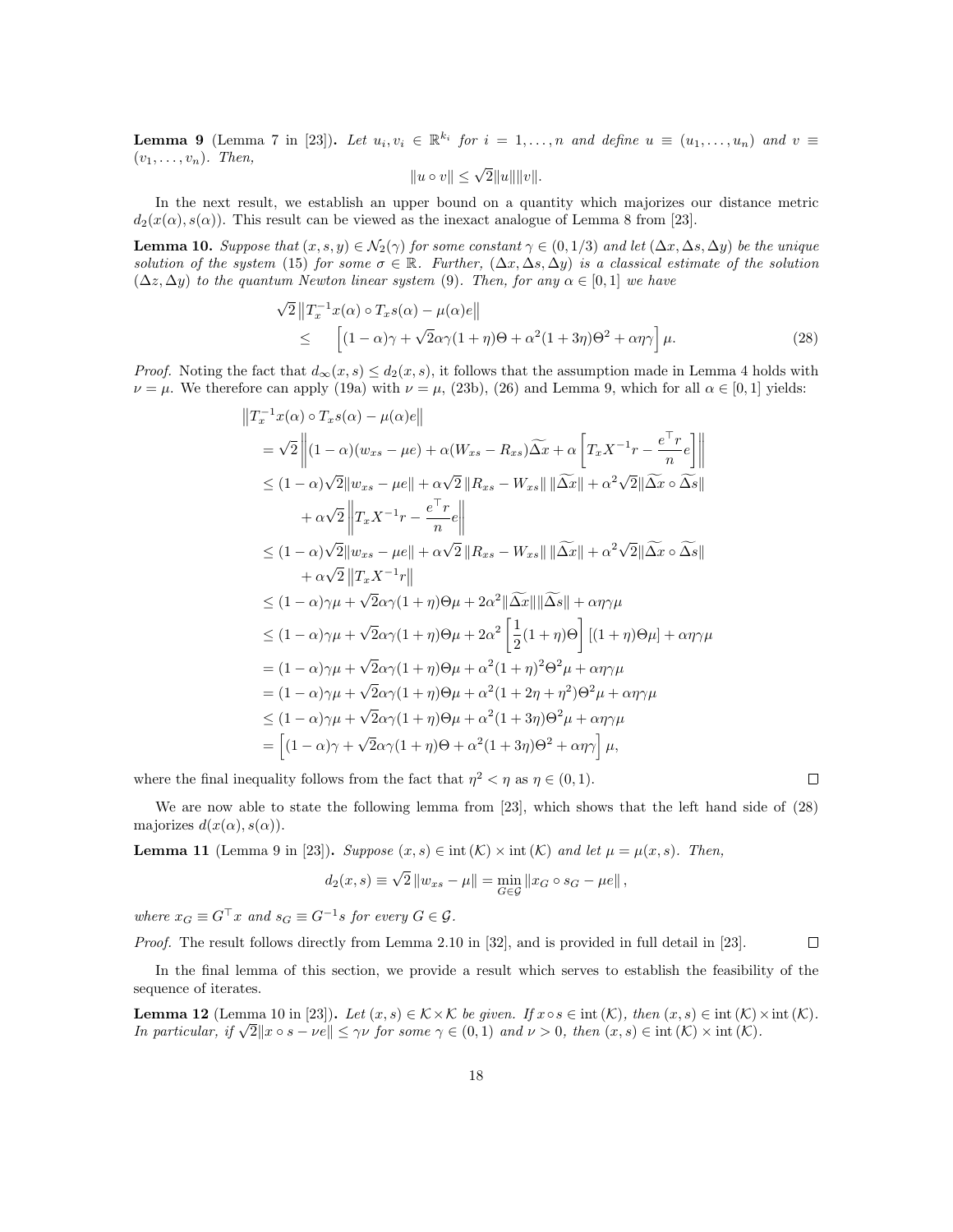#### 4.1 The MZ family of directions

In this section we discuss the MZ family directions for SOCOPs. Given that these directions arise as a natural extension of the Monteiro and Zhang family of directions for SDOPs, this family also emerges from computing the AHO direction (15) associated with a scaled problem, and subsequently mapping the resulting direction to the original (unscaled) space.

In particular, for a given matrix  $G \in \mathcal{G}$ , we consider the change of variables

$$
\widetilde{x} \equiv G^{\top} x, \quad (\widetilde{s}, \widetilde{y}) \equiv (G^{-1} s, y). \tag{29}
$$

Upon scaling the data:

$$
\widetilde{c} \equiv G^{-1}c, \quad \widetilde{A} \equiv A G^{-\top}, \quad \widetilde{b} = b,
$$

one can observe that the primal and dual  $SOCOPs$  (P) and (D) can be rewritten according to this scaling as:

$$
(\widetilde{P})\min\left\{\widetilde{c}^\top\widetilde{x}:\widetilde{A}\widetilde{x}=\widetilde{b},\ \widetilde{x}\in\mathcal{K}\right\},\tag{30}
$$

$$
(\widetilde{D}) \max \left\{ \widetilde{b}^{\top} \widetilde{y} : \widetilde{A}^{\top} \widetilde{y} + \widetilde{s} = \widetilde{c}, \ \widetilde{s} \in \mathcal{K} \right\}.
$$
\n(31)

Now, one can observe that by Proposition 8, along with the relation  $\mu(x, s) = \mu(\tilde{x}, \tilde{s})$ , it follows

$$
(\tilde{x}, \tilde{s}, \tilde{y}) \in \tilde{\mathcal{N}}_2(\gamma) \iff (x, s, y) \in \mathcal{N}_2(\gamma), \quad (\tilde{x}, \tilde{s}, \tilde{y}) \in \tilde{\mathcal{N}}_\infty(\gamma) \iff (x, s, y) \in \mathcal{N}_\infty(\gamma),
$$

where  $\tilde{\mathcal{N}}_2$  and  $\tilde{\mathcal{N}}_{\infty}$  denote the 2-norm and  $\infty$ -norm neighborhoods of the central path for the scaled primaldual SOCO pair (30)-(31). Further, for  $\nu > 0$  denote a point on the central path of (30)-(31) by  $(\tilde{x}_{\nu}, \tilde{s}_{\nu}, \tilde{y}_{\nu})$ where  $(\tilde{x}_{\nu}, \tilde{s}_{\nu}, \tilde{y}_{\nu}) = (Gx_{\nu}, G^{-1}s_{\nu}, y_{\nu}).$ 

Now to see how  $G \in \mathcal{G}$  induces scaled Newton direction, note that a strictly feasible point  $(x, s, y) \in$  $\mathcal{P}^0 \times \mathcal{D}^0$  maps to an interior feasible point  $(\tilde{x}, \tilde{s}, \tilde{y})$  as given by (29). At this scaled point,  $(\tilde{x}, \tilde{s}, \tilde{y})$  we computed the corresponding AHO direction ( $\Delta x, \Delta s, \Delta y$ ), which we can map back to the original space; providing either the AHO direction, or another direction from the MZ family with scaling G. Hence,

$$
(\Delta x, \Delta s, \Delta y) = (\Delta x_G, \Delta s_G, \Delta y_G)
$$

where

$$
\Delta x = G^{-\top} \widetilde{\Delta x}, \quad (\Delta s, \Delta y) = (G \widetilde{\Delta s}, \widetilde{\Delta y}).
$$

That is;  $(\Delta x, \Delta s, \Delta y) = (\Delta x_G, \Delta s_G, \Delta y_G)$  solves the system

$$
\widetilde{S}G^{\top}\Delta x + \widetilde{X}G^{-1}\Delta s = \sigma\mu e - \widetilde{X}\widetilde{s} + r, \quad A^{\top}\Delta y + \Delta s = 0, \quad A\Delta x = 0,
$$
\n(32)

with  $\widetilde{X} = \textbf{mat}(\widetilde{x})$  and  $\widetilde{S} = \textbf{mat}(\widetilde{s})$ . Then, for any member of the MZ family of directions for SOCO with associated scaling matrix  $G$ , we can write the scaled quantum Newton linear system as

$$
\begin{bmatrix} \widetilde{S}G^{\top}Q_2 & -\widetilde{X}G^{-1}A \end{bmatrix} \begin{bmatrix} \Delta z \\ \Delta y \end{bmatrix} = \sigma \mu e - \widetilde{X}\widetilde{s} + r. \tag{33}
$$

Now, the choice of G determines the scaled AHO direction  $(\Delta x_G, \Delta s_G, \Delta y_G)$  at the point  $(\Delta x, \Delta s, \Delta y)$ . As such, there are many possible choices of  $G$ , each endowed with its own properties. For example, setting  $G = I$  yields the AHO direction, whereas  $G = T_s$  yields the HKM direction, and  $G = T_x^{-1}$  for the dual counterpart of the HKM direction. Further, the MZ family of directions includes the Nesterov-Todd (NT) direction  $G = G_{xs}$ , where  $G_{xs}$  is the unique positive semidefinite matrix satisfying  $G^2x = s$ .

Therefore, all of the results presented in this section for the unscaled AHO direction apply to every direction in the MZ family of directions, as we have demonstrated that every such direction reduces to the AHO direction in the scaled space, along with the fact that the centrality measures and duality gap are scale invariant. These results are summarized in the following result from [23] and one additional result for the quantum Newton linear system.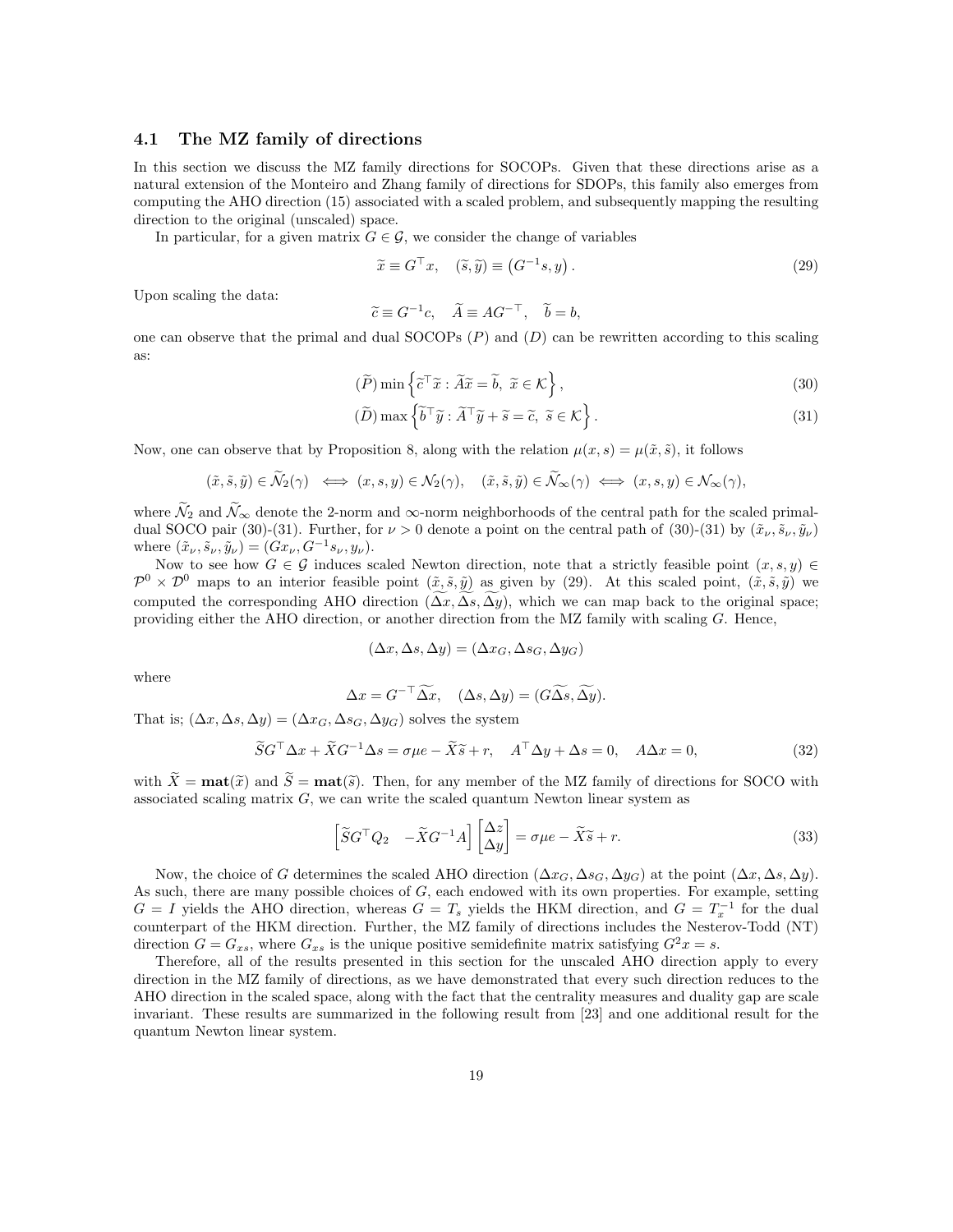**Corollary 2** (Corollary 2 in [23]). Let  $G \in \mathcal{G}$  and  $(x, s, y) \in \text{int}(\mathcal{K}) \times \text{int}(\mathcal{K}) \times \mathbb{R}^m$  be a point such that

$$
\max_{i,j} \left| \lambda_i^j(w_{xs}) - v \right| \le \gamma \nu,
$$

for some scalars  $\gamma \in (0, 1/3)$  and  $\nu > 0$ . Then, the system (32) has a unique solution.

Corollary 3. If the system (32) has a unique solution, then the quantum Newton linear system (33) has a unique solution.

Proof. The proof follows exactly from the proof of Corollary 1.

 $\Box$ 

# 5 Analysis of the Inexact-Feasible Quantum Interior Point Method for SOCOPs

In this section, we present our Inexact-Feasible Quantum Interior Point Method for SOCOPs. We establish our algorithm's polynomial convergence, as well as results on implementing block encodings of the quantum Newton linear system, concluding with the overall running time of the SOCO-IF-QIPM.

### 5.1 A quantum interior point method for SOCOPs

We quantize an IF-IPM for SOCO which is presented in Algorithm 3. To initialize the algorithm, we calculate the bases for the nullspace and rowspace of A, and store these matrices in QRAM. Calculating a basis for the nullspace  $\mathcal{N}(A)$  can be accomplished via QR-factorization or Gaussian elimination. Yet, as this operation need only be performed once (as  $\mathcal{R}(A)$  and  $\mathcal{N}(A)$  do not change over the course of the algorithm), we can ignore the cost of this step as it pertains to the overall running time of the algorithm.

Each iteration of our IF-QIPM proceeds as follows. In step (2), we compute any matrix products or inverses required for the quantum Newton linear system such that we can implement a block encoding of the quantum Newton linear system in time  $\tilde{\mathcal{O}}(1)$ . This step requires time  $\mathcal{O}(n^{\omega})$ , where  $\omega$  is the matrix multiplication constant. In theory  $\omega \approx 2.3728$ , yet in practice such steps are typically conducted using Gauss elimination, which requires time  $\mathcal{O}(n^3)$ .

In step (8) we solve the quantum Newton linear system via block encodings, and extract a classical estimate of the resulting quantum state using an Algorithm 1. A detail analysis for step (8) can be found in section 2.3, which can be accomplished in time  $\mathcal{O}(K\theta\kappa)$ .

From here, we map our classical estimate  $(\Delta z, \Delta y)$  of the solution to the quantum Newton linear system to  $(\Delta x, \Delta s, \Delta y)$ . Finally, we classically update the current solutions to the SOCOP x, s, and y, and the central path parameter  $\mu$ .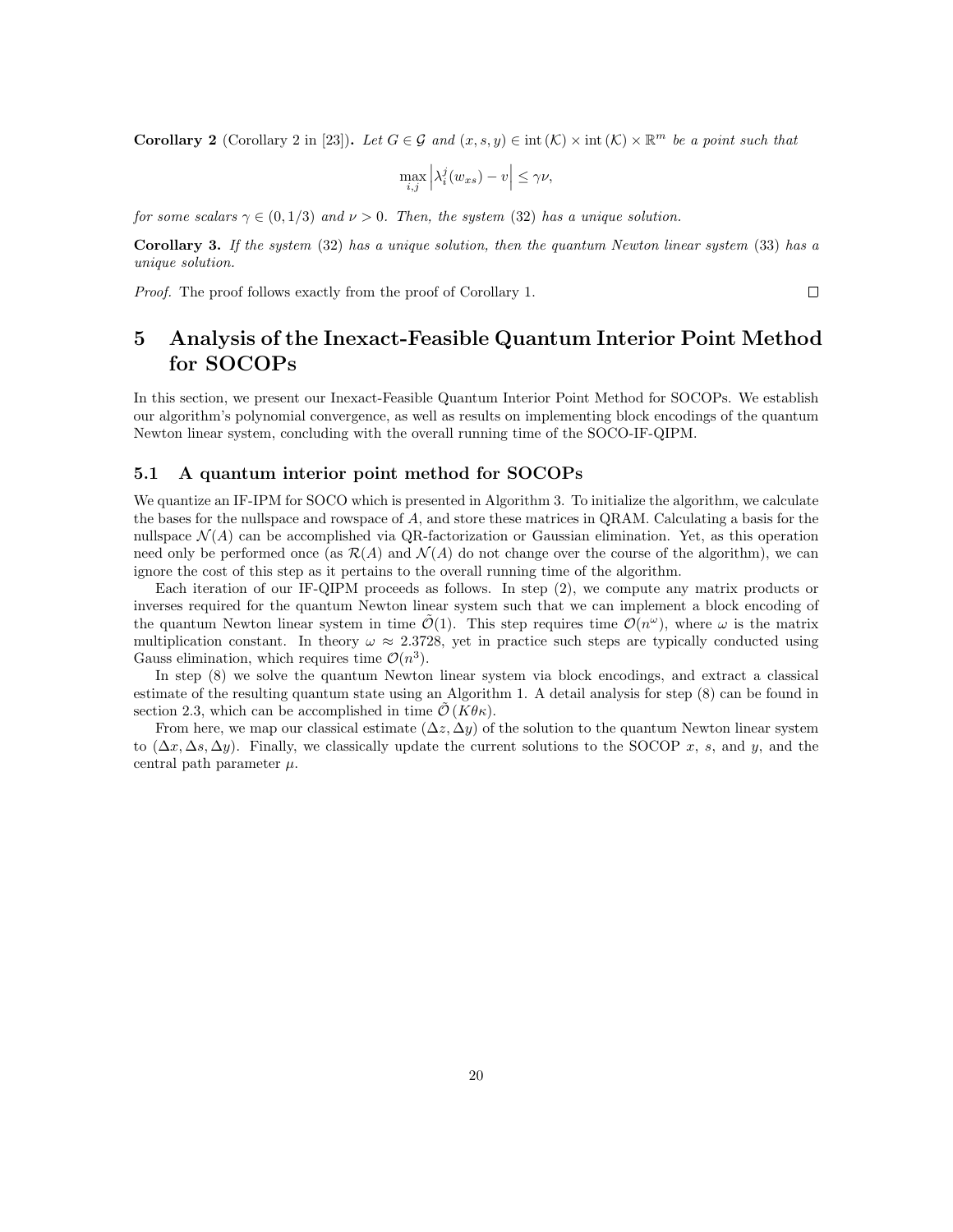Algorithm 3 Short-step Quantum interior point method for SOCOPs

**Input:** Choose constants  $\gamma \in (0, 1/3)$  and  $\delta \in (0, 1)$ Set  $\sigma = 1 - \delta/\sqrt{2n}$ . Let  $\epsilon \in (0,1)$  and  $(x^0, y^0, s^0, \nu^0) \in \mathcal{N}_2(\gamma)$ Set  $\mu_0 = \mu(x^0, s^0)$ . Compute bases for  $\mathcal{N}(A)$  and  $\mathcal{R}(A)$  and store these matrices in QRAM. while  $\mu > \epsilon$ :

1.  $\mu = \mu(\alpha)$ 

- 2. Compute any matrix products, and inverses necessary for the quantum Newton linear system classically, and store in QRAM
- 3. Use Algorithm 1 with  $\xi_k = 10^{-2}$  to solve quantum Newton linear system, and extract classical estimate of solution
- 4. Map classical estimate  $(\Delta z, \Delta y)$  of  $|\Delta z \circ \Delta y\rangle$  to  $(\Delta x, \Delta s, \Delta y)$  according to (8)
- 5. Update solution

$$
x \leftarrow x + \Delta x \ y \leftarrow y + \Delta y \text{ and } s \leftarrow s + \Delta s
$$

$$
k \leftarrow k + 1
$$

#### 5.2 Polynomial convergence

In order to have a convergent algorithm, we need to ensure that the errors  $\xi_k$  introduced from QLSA are properly chosen. Yet, by virtue of our use of the iterative refinement scheme in Algorithm 1, we can always choose  $\xi_k = 10^{-2}$ , a fact that yields significant improvements in performance.

In the following result we procure the analysis of one iteration of the IF-QIPM for SOCOPs for chosen constants  $\gamma$ ,  $\delta$  and  $\eta$ .

**Theorem 8.** Let  $\gamma \in (0,1/3)$ ,  $\delta \in (0,1)$  and  $\eta \in (0,1)$  be constants satisfying

$$
(2+4\eta)\frac{2(\gamma^2+\delta^2)}{(1-3\gamma)^2}+\eta\gamma\leq \left[\left(1-\frac{\delta}{2n}\right)-\frac{\sqrt{2}}{\sqrt{n}}\eta\right]\gamma.
$$
 (34)

Suppose that  $(x, s, y) \in \mathcal{N}_2(\gamma)$  and let  $(\Delta x, \Delta s, \Delta y)$  denote the solution to the system (15) obtained from a classical estimate of the solution to our quantum Newton linear system (9) with  $\sigma \equiv 1 - \delta/\sqrt{2n}$ . Then,

- (a)  $(\widehat{x}, \widehat{s}, \widehat{y}) \equiv (x + \Delta x, s + \Delta s, y + \Delta y) \in \mathcal{N}_2(\gamma)$
- (b)  $\mu(\hat{x}, \hat{s}) = (1 \delta/\sqrt{2n})\mu(x, s).$

Proof. In the following proof, we seek to establish that

$$
||T_x^{-1}x(\alpha) \circ T_x s(\alpha) - \mu(\alpha)e|| \leq \gamma \mu(\alpha).
$$

Given that we make no assumption regarding the sign of r, we can use the fact that  $|e^{\top}r| \leq ||e|| \, ||r|| \leq \sqrt{2n}\eta\gamma\nu$ such that

$$
\left|\frac{e^\top r}{n}\right| \leq \frac{\sqrt{2n}}{n} \eta \gamma \mu = \frac{\sqrt{2}}{\sqrt{n}} \eta \gamma \mu.
$$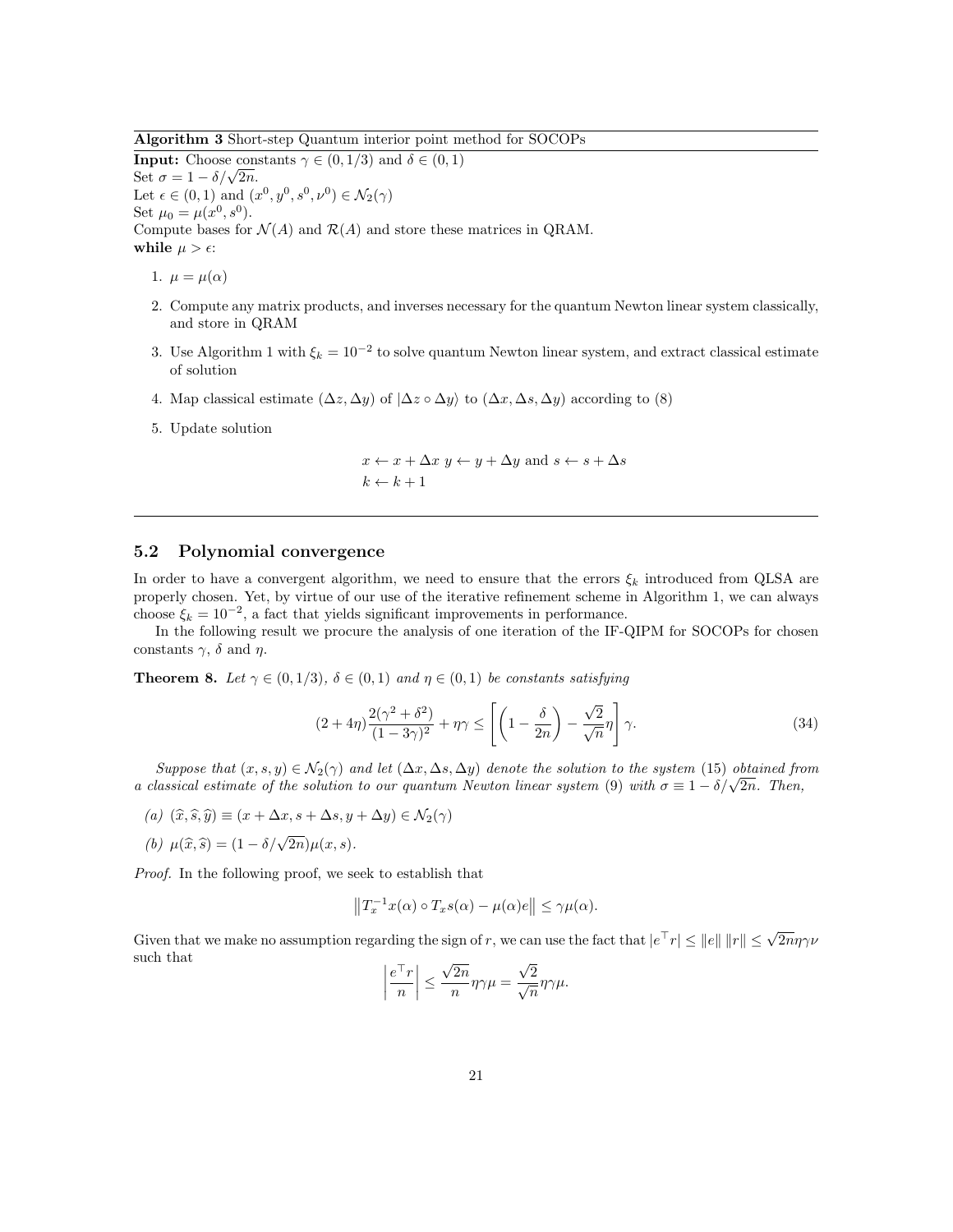Then, applying (34), Lemma 10 and using the fact that  $\Theta \geq \sqrt{2}\gamma$ , for all  $\alpha \in [0,1]$  we have

$$
\sqrt{2} \|T_x^{-1}x(\alpha) \circ T_xs(\alpha) - \mu(\alpha)e\| \le [(1-\alpha)\gamma + \alpha(2+4\eta)\Theta^2 + \alpha\eta\gamma] \mu
$$
  
= 
$$
\left((1-\alpha)\gamma + \alpha(2+4\eta)\frac{2(\gamma^2+\delta^2)}{(1-3\gamma)^2} + \alpha\eta\gamma\right)\mu
$$
  

$$
\le \left((1-\alpha)\gamma + \left[\left(1-\frac{\delta}{2n}\right) - \frac{\sqrt{2}}{\sqrt{n}}\eta\right]\gamma\right)\mu
$$
  

$$
\le \left((1-\alpha)\gamma + \left(1-\frac{\delta}{2n}\right)\gamma\right)\mu + \gamma\frac{e^\top r}{n}.
$$

Therefore, from (23a), it follows:

$$
\sqrt{2}\left\|T_x^{-1}x(\alpha)\circ T_xs(\alpha)-\mu(\alpha)e\right\|\leq \gamma(1-\alpha+\alpha\sigma)\mu+\gamma\frac{e^\top r}{n}=\gamma\mu(\alpha)<\mu(\alpha).
$$

Now, combining the above with Lemma 12, one can observe that we obviously have  $T_x^{-1}x(\alpha) \in \text{int}(\mathcal{K})$  and  $T_x s(\alpha) \in \text{int }(\mathcal{K})$  for each  $\alpha \in [0,1]$ . Thus, in view of Proposition 7, this means that for every  $\alpha \in [0,1]$ , it follows that  $(x(\alpha), s(\alpha)) \in \text{int}(\mathcal{K}) \times \text{int}(\mathcal{K})$ . Further, we can note that

$$
Ax = b,
$$
  
\n
$$
A^{\top}y + s = c,
$$
  
\n
$$
A^{\top}\Delta y + \Delta s = 0,
$$
  
\n
$$
A^{\top}\Delta y + \Delta s = 0,
$$

and thus we have  $Ax(\alpha) = b$  and  $A^{\top}y(\alpha) + s(\alpha) = c$ . Therefore, we have shown that

$$
(x(\alpha), s(\alpha), y(\alpha)) \in \mathcal{P}^0 \times \mathcal{D}^0
$$

for every  $\alpha \in [0,1]$ .

From here, we apply Lemma 11 choosing  $\tilde{x} = T_x^{-1}x(\alpha)$  and  $\tilde{s} = T_xs(\alpha)$ , we can conclude that for any  $\alpha \in [0,1],$ 

$$
d(x(\alpha), s(\alpha)) \le \sqrt{2} \|T_x^{-1} x(\alpha) \circ T_x s(\alpha) - \mu(\alpha) e\| \le \gamma \mu(\alpha).
$$

Thus, (a) follows as  $(\hat{x}, \hat{s}, \hat{y}) = (x(1), s(1), y(1)) \in \mathcal{N}_2(\gamma)$ . The statement (b) follows as a consequence of a). (23a).

Corollary 4. Let  $\gamma \in (0,1/3)$ ,  $\delta \in (0,1)$  and  $\eta \in (0,1)$  be constants satisfying

$$
(2+4\eta)\frac{2(\gamma^2+\delta^2)}{(1-3\gamma)^2}+\eta\gamma\leq \left[\left(1-\frac{\delta}{2n}\right)-\frac{\sqrt{2}}{\sqrt{n}}\eta\right]\gamma.
$$
\n(35)

Then, each iterate  $(x^k, s^k, y^k)$  generated by Algorithm 3 is an element of the neighborhood  $\mathcal{N}_2(\gamma)$  and satisfies  $x^{k^{\top}} s^k = (1 - \delta/\sqrt{2n})^k x^{0^{\top}} s^0$ . Further, Algorithm 3 terminates in at most  $\mathcal{O}(\sqrt{n} \log(1/\epsilon))$  iterations.

Examples of constants that satisfy the condition in Corollary 4 are  $\gamma = \delta = 1/50$  and  $\eta = 1/3$ .

#### 5.3 The quantum newton linear system

We now discuss how to efficiently implement and solve the quantum Newton linear system using block encodings. Our work is left in general terms of  $G \in \mathcal{G}$ , such that it extends for every member of the MZ family of directions for SOCOP.

In order to take full advantage of the block encoding framework for QSLA, we pre-compute the scaling matrix  $G$ , and its inverse, classically, and store these matrices in QRAM. Then, we utilize a factorization of the Newton system so that we can construct the entire system in time  $\mathcal{O}(1)$ . The following two results establish the factors for the quantum Newton linear system (33).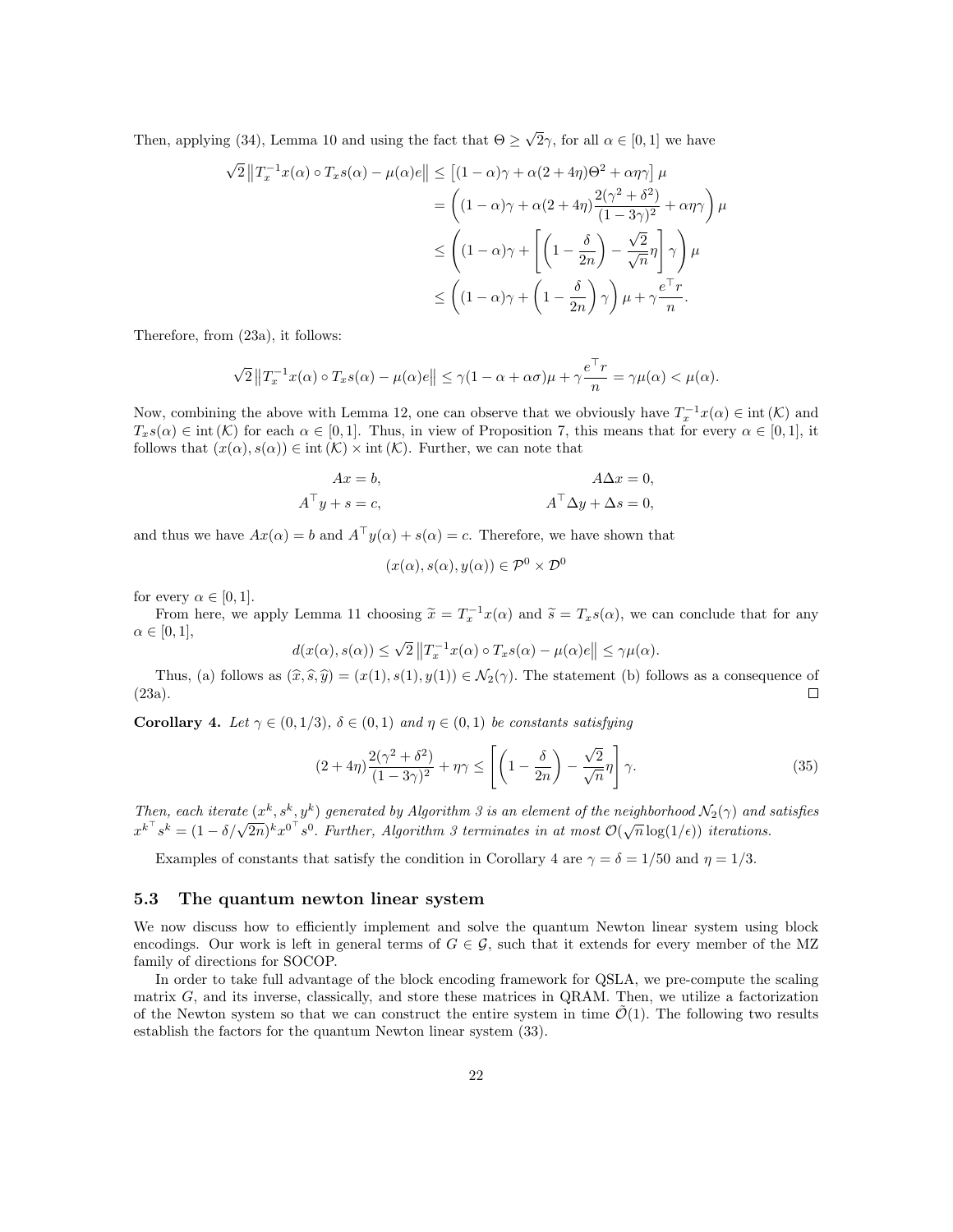#### Proposition 9. Let

$$
M_1 = \begin{bmatrix} \widetilde{S}G^\top Q_2 & 0 \end{bmatrix}.
$$

Let S,  $G^{\perp}$  and  $Q_2$  be stored in QRAM. Then, a  $(\|M_1\|_F, O(\log n), \xi_{M_1})$ -block encoding of  $M_1$  can be constructed in time  $\tilde{\mathcal{O}}(1)$ .

*Proof.* Noting that  $\widetilde{S}$  is stored in QRAM, using Proposition 1 we can construct a  $(\|\widetilde{S}\|_F, \mathcal{O}(\log n), \xi_{\widetilde{S}})$ -block encoding of  $\tilde{S}$  in time  $\tilde{O}(1)$ . Next, with  $G^{\top}$  stored in QRAM, we can again apply Proposition 1 and construct a  $(\|G\|_F, \mathcal{O}(\log n), \xi_G)$ -block encoding of  $G^{\top}$  in time  $\tilde{\mathcal{O}}(1)$ .

From here we apply Proposition 2 with

$$
\xi_{\widetilde{S}} = \frac{\xi_1}{2\|\widetilde{G}^\top\|_F} \text{ and } \xi_G = \frac{\xi_1}{2\|\widetilde{S}\|_F},
$$

yielding a  $(\|\widetilde{S}G^{\top}\|_F, \mathcal{O}(\log n), \xi_1)$ -block encoding of  $\widetilde{S}G^{\top}$ .

Given that  $Q_2$  is stored in QRAM, we implement a  $(\|Q_2\|_F, \mathcal{O}(\log n), \xi_Q)$ -block encoding of  $Q_2$  in time  $\mathcal{O}(1)$ . We once more apply Proposition 2, choosing

$$
\xi_2 = \frac{\xi_{M_1}}{2\|Q_2\|_F} \text{ and } \xi_Q = \frac{\xi_{M_1}}{2\|\widetilde{S}G^\top\|_F},
$$

which yields a  $(\|M_1\|_F, O(\log n), \xi_{M_1})$ -block encoding of  $M_1$  can be constructed in time  $\tilde{O}(1)$ , as desired.

#### Proposition 10. Let

$$
M_2 = \begin{bmatrix} 0 & -\widetilde{X}G^{-1}A \end{bmatrix}.
$$

Let  $\widetilde{X}$ ,  $G^{-1}$  and A be stored in QRAM. Then, a

$$
(\|M_2\|_F, O(\log n), \xi/(\|M_2\|_F\kappa^2\log^2\frac{\kappa}{\xi}))
$$

block encoding of  $M_2$  can be constructed in time  $\tilde{\mathcal{O}}(1)$ .

*Proof.* First, given that  $\widetilde{X}$  is stored in QRAM, using Proposition 1 we can construct a  $(\|\widetilde{X}\|_F, \mathcal{O}(\log n), \xi_{\widetilde{X}})$ block encoding of  $\tilde{X}$  in time  $\tilde{\mathcal{O}}(1)$ . Next, with  $G^{-1}$  stored in QRAM, we can again apply Proposition 1 and construct a

$$
(\|G^{-1}\|_F, \mathcal{O}(\log n), \xi_G)
$$

block encoding of  $G^{-1}$  in time  $\tilde{\mathcal{O}}(1)$ .

From here we apply Proposition 2 with

$$
\xi_{\widetilde{X}} = \frac{\xi_1}{2\|G^{-1}\|_F}
$$
 and  $\xi_G = \frac{\xi_1}{2\|\widetilde{X}\|_F}$ ,

yielding a  $(\|\widetilde{X}G^{-1}\|_F, \mathcal{O}(\log n), \xi_1)$ -block encoding of  $-XG^{-1}$  in time  $\widetilde{\mathcal{O}}(1)$ ..

Noting that A is stored in QRAM, we implement a  $(||A||_F, \mathcal{O}(\log n), \xi_A)$ -block encoding of A in time  $\tilde{\mathcal{O}}(1)$ . We once more apply Proposition 2, choosing

$$
\xi_2 = \frac{\xi_{M_2}}{2||A||_F} \text{ and } \xi_A = \frac{\xi_{M_2}}{2||-XG^{-1}||_F},
$$

which yields a  $(\|M_2\|_F, O(\log n), \xi/(\|M_2\|_F \kappa^2 \log^2 \frac{\kappa}{\xi}))$ -block encoding of  $M_2$  can be constructed in time  $\tilde{\mathcal{O}}(1)$ , as desired.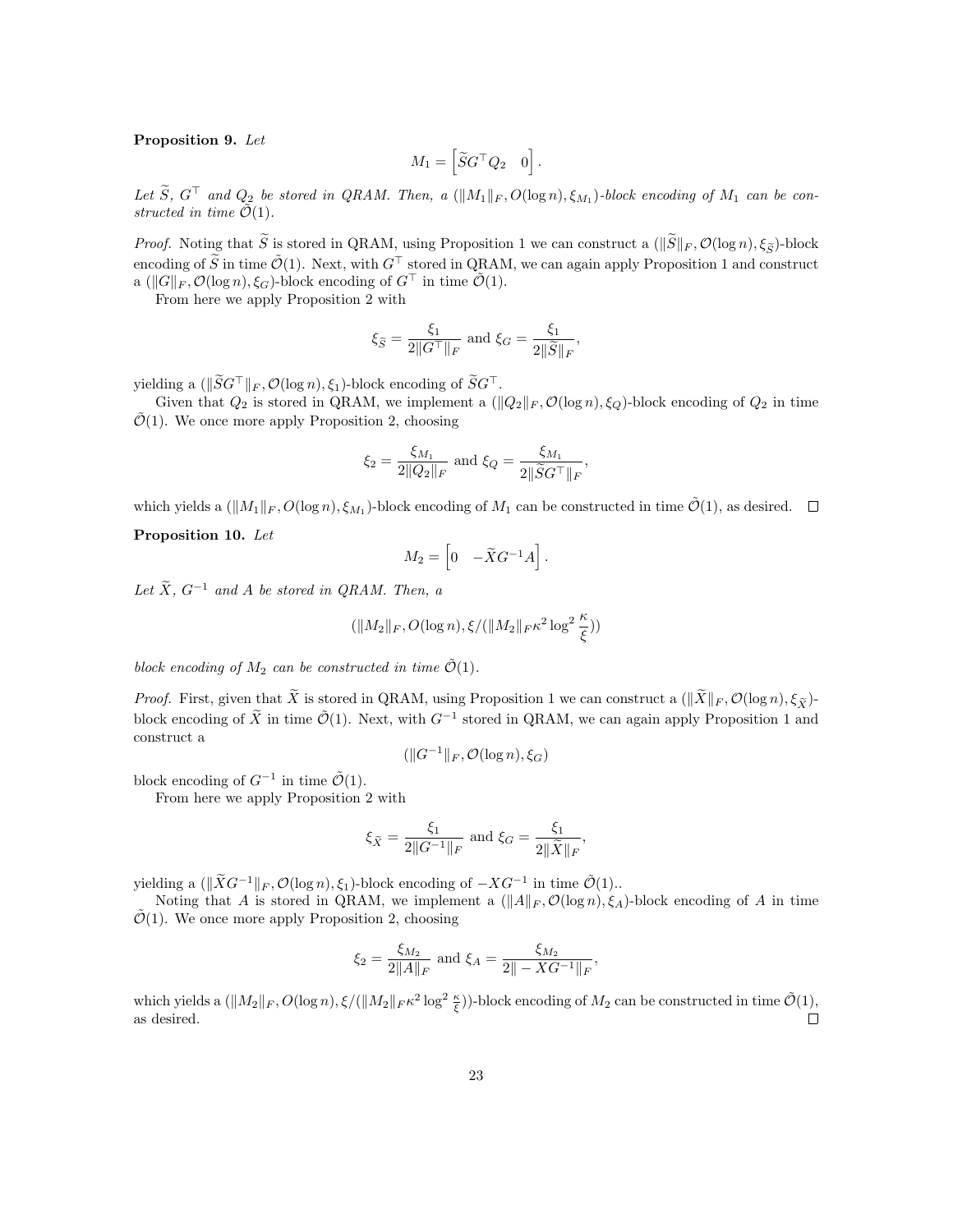The above construction reflects only one possible way to block encode factors of our Newton system constraint matrix<sup>6</sup> , but proceeding as we have minimizes the amount of classical computation needed.

Proposition 11. The quantum Newton linear system matrix (33) can be written compactly as:

$$
M_G = \left[ \tilde{S} G^\top Q_2 \quad -\tilde{X} G^{-1} A \right],\tag{36}
$$

Let  $-\tilde{X}, \tilde{S}, G^{-1}, G^{\top}, A$  and  $Q_2$  be stored in QRAM. Then, a

$$
(\|M_G\|_F,\mathcal{O}(\log n),\xi/(\kappa^2\log^2\frac{\kappa}{\xi}))
$$

block encoding of (36), can be constructed in time  $\tilde{\mathcal{O}}(1)$ .

Proof. Carrying out the calculations shows that (36) corresponds to the Newton linear system. We construct the two following block encodings:

$$
M_1 = \begin{bmatrix} \widetilde{S}G^\top Q_2 & 0 \end{bmatrix} \quad M_2 = \begin{bmatrix} 0 & -\widetilde{X}G^{-1}A \end{bmatrix},
$$

using Prop.s 9-10. We choose the precision of this step so that we obtain

$$
(\|M_1\|_F, \mathcal{O}(\log n), \xi/(\|M_1\|_F\kappa^2\log^2\frac{\kappa}{\xi}))
$$

and  $(\|M_2\|_F, \mathcal{O}(\log n), \xi/(\|M_2\|_F \kappa^2 \log^2 \frac{\kappa}{\xi}))$ -block encodings, respectively, where  $\kappa$  refers to the condition number of (36), here and below. We add these two block encodings together using Proposition 1, obtaining a

 $(\max\{\|M_1\|_F, \|M_2\|_F\}, \mathcal{O}(\log n), \xi/(\kappa^2\log^2\frac{\kappa}{\xi}))$ 

-block encoding of (36), in time  $\mathcal{O}(1)$ . Since  $\max\{\|M_1\|_F, \|M_2\|_F\} = \mathcal{O}(\|M_G\|_F)$ , we obtain the claimed result. result.

For completeness, we now use the factorization to solve the Newton system.

**Theorem 9.** There is a quantum algorithm that given

$$
\left| \sigma \mu e - \widetilde{X} \widetilde{s} \right\rangle
$$

and access to QRAM data structures encoding  $\widetilde{S}$ ,  $\widetilde{X}$ ,  $G^{-1}$   $G^{\top}$ ,  $Q_2$ , outputs a state  $\xi$ -close to  $|\Delta z \circ \Delta y \rangle$  in time  $\tilde{\mathcal{O}}(\kappa)$ , using the an appropriate direction from the MZ family of directions. We can also output an estimate of  $\|\Delta z \circ \Delta y\|$  with relative error  $\delta$  by increasing the running time by a factor  $\frac{1}{\delta}$ .

Proof. This is a direct consequence of Prop. 11 and Thm. 1.

#### 5.4 Overall running time

From Corollary 4, it follows that the IF-QIPM requires at most  $\mathcal{O}(\sqrt{n}\log(1/\epsilon))$  iterations. In each iteration, we must prepare and solve the quantum Newton linear system; and obtain a classical description of the result quantum state encoding the solution of the Newton linear system. Utilizing Algorithm 1, we can accomplish this task in time  $\tilde{\mathcal{O}}(K\theta\kappa)$ . The total running time of the algorithm is therefore  $\tilde{\mathcal{O}}(\sum_{k=1}^{\beta\sqrt{n}}\log(1/\epsilon)K\theta\kappa)$ , which simplifies to

 $\tilde{\mathcal{O}}\left(\sqrt{n}K\theta\kappa\right)$ .

<sup>6</sup>One alternative would be to compute the products  $\widetilde{S}G^{\top}Q_2$  and  $-\widetilde{X}G^{-1}A$  classically and store them in QRAM, the block encodings of  $M_1$  and  $M_2$  could be trivially implemented in accordance with Proposition 1.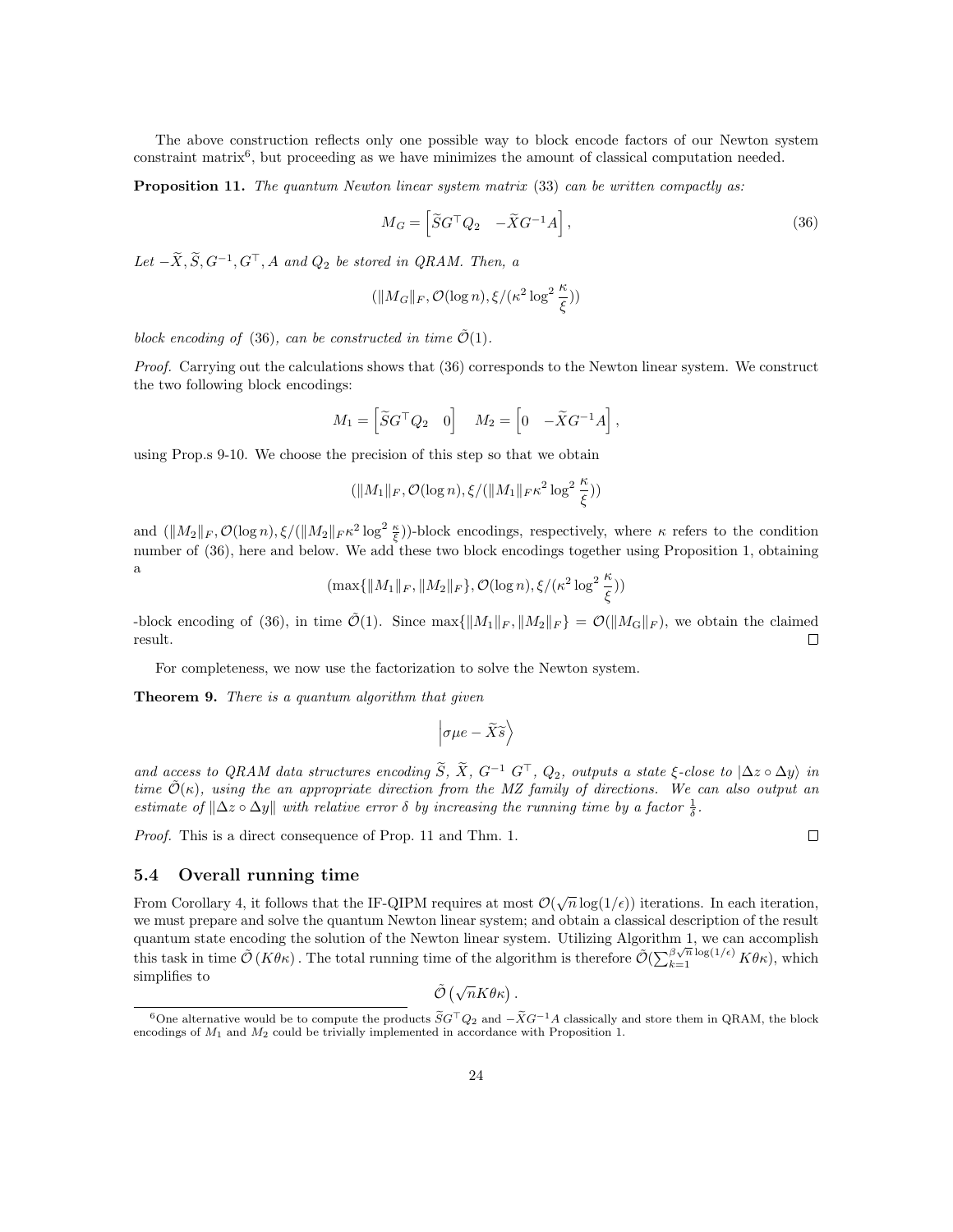# 6 Conclusion

In this work we provide the first quantum interior point method that is valid for SOCOPs. Further, we provide explicit definitions for the Newton linear systems corresponding to the Monterio-Zhang family of search directions, as well as factorizations and results on constructing these matrices in a quantum setting. Our results demonstrate that by making use of QRAM and block encoding techniques, we are able to efficiently compute the scaling matrices needed for primal-dual symmetry and solve our Newton linear system efficiently using quantum linear solvers. We find that our algorithm provides a quadratic speed up in terms of the problem dimension  $nK$ , at the cost of linear dependence on the condition number. An open question remains as to whether or not our algorithm's dependence on the condition number of the Newton linear system constraint matrix can be improved to polylogarithmic.

# 7 Acknowledgement

This work is supported by Defense Advanced Research Projects Agency as part of the project W911NF2010022: The Quantum Computing Revolution and Optimization: Challenges and Opportunities.

# References

- [1] Ilan Adler and Farid Alizadeh. Primal-dual interior point algorithms for convex quadratically constrained and semidefinite optimization problems. Rutgers University. Rutgers Center for Operations Research [RUTCOR], 1995.
- [2] Farid Alizadeh, Jean-Pierre A Haeberly, and Michael L Overton. Primal-dual interior-point methods for semidefinite programming: convergence rates, stability and numerical results. SIAM Journal on Optimization, 8(3):746–768, 1998.
- [3] Erling D Andersen, Cornelis Roos, and Tamas Terlaky. On implementing a primal-dual interior-point method for conic quadratic optimization. Mathematical Programming, 95(2):249–277, 2003.
- [4] Brandon Augustino, Giacomo Nannicini, Tam´as Terlaky, and Luis F Zuluaga. Quantum interior point methods for semidefinite optimization. arXiv preprint arXiv:2112.06025, 2021.
- [5] Stephen Boyd, Stephen P Boyd, and Lieven Vandenberghe. Convex optimization. Cambridge university press, 2004.
- [6] PAM Casares and MA Martin-Delgado. A quantum interior-point predictor-corrector algorithm for linear programming. arXiv preprint arXiv:1902.06749, 2019.
- [7] Shantanav Chakraborty, András Gilyén, and Stacey Jeffery. The power of block-encoded matrix powers: improved regression techniques via faster Hamiltonian simulation.  $arXiv$  preprint  $arXiv:1804.01973$ . 2018.
- [8] Corinna Cortes and Vladimir Vapnik. Support-vector networks. Machine learning, 20(3):273–297, 1995.
- [9] Leonid Faybusovich. Linear systems in jordan algebras and primal-dual interior-point algorithms. Journal of computational and applied mathematics, 86(1):149–175, 1997.
- [10] András Gilyén, Yuan Su, Guang Hao Low, and Nathan Wiebe. Quantum singular value transformation and beyond: exponential improvements for quantum matrix arithmetics. In Proceedings of the 51st Annual ACM SIGACT Symposium on Theory of Computing, pages 193–204, 2019.
- [11] Florian Jarre, Michal Kocvara, and Jochem Zowe. Optimal truss design by interior-point methods. SIAM Journal on Optimization, 8(4):1084–1107, 1998.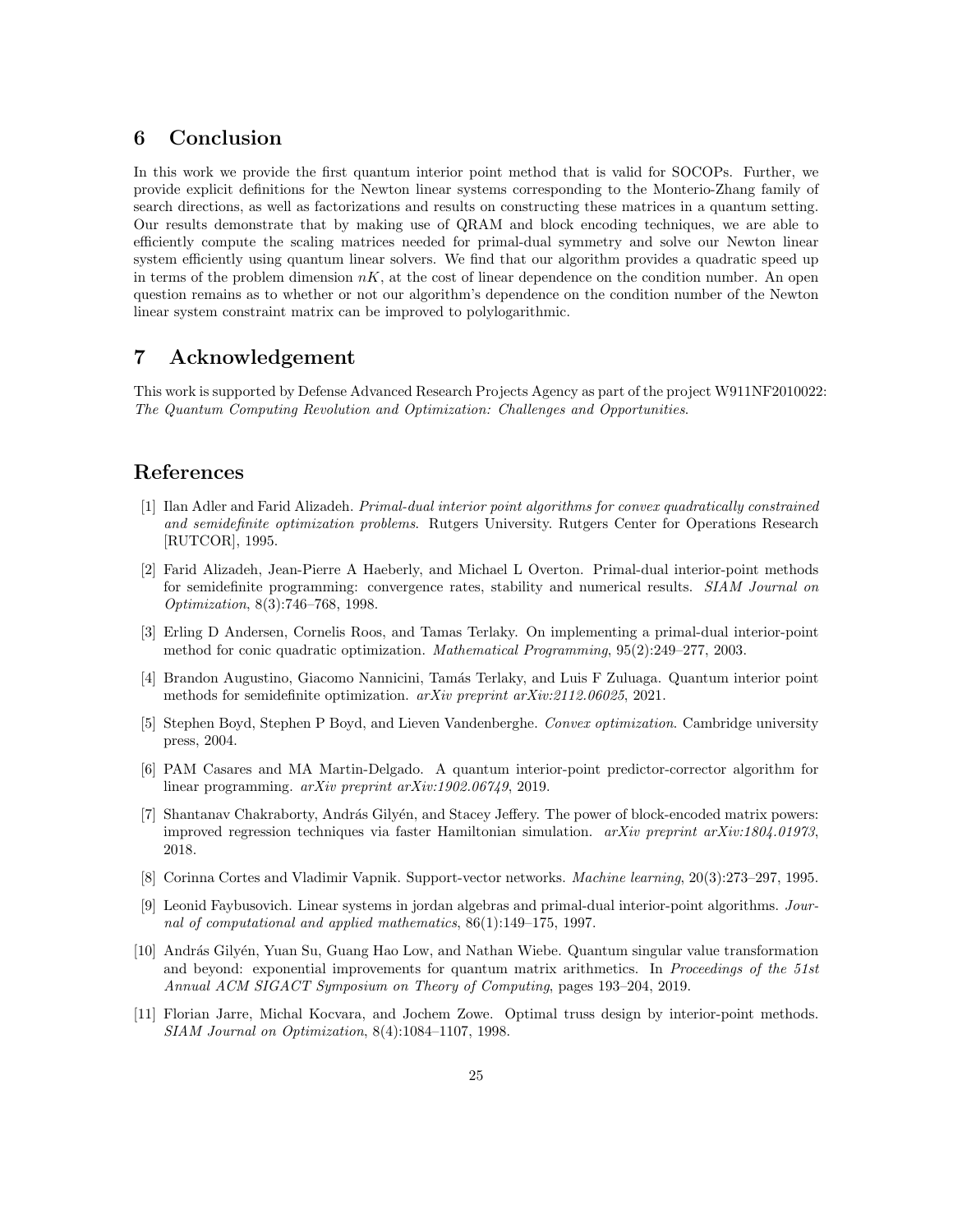- [12] Narendra Karmarkar. A new polynomial-time algorithm for linear programming. Combinatorica, (4):373–395, 1984.
- [13] Iordanis Kerenidis and Anupam Prakash. Quantum recommendation systems. arXiv preprint arXiv:1603.08675, 2016.
- [14] Iordanis Kerenidis and Anupam Prakash. Quantum gradient descent for linear systems and least squares. Physical Review A, 101(2):022316, 2020.
- [15] Iordanis Kerenidis, Anupam Prakash, and Dániel Szilágyi. Quantum algorithms for portfolio optimization. In Proceedings of the 1st ACM Conference on Advances in Financial Technologies, pages 147–155, 2019.
- [16] Iordanis Kerenidis, Anupam Prakash, and Dániel Szilágyi. Quantum algorithms for second-order cone programming and support vector machines. Quantum, 5:427, 2021.
- [17] Michael Keyl. Quantum state estimation and large deviations. Reviews in Mathematical Physics, 18(01):19–60, 2006.
- [18] Leonid G Khachiyan. Polynomial algorithms in linear programming. USSR Computational Mathematics and Mathematical Physics, 20(1):53–72, 1980.
- [19] Miguel Sousa Lobo, Lieven Vandenberghe, Stephen Boyd, and Hervé Lebret. Applications of secondorder cone programming. Linear algebra and its applications, 284(1-3):193–228, 1998.
- [20] Harry Markowitz. Portfolio selection. Investment under Uncertainty, 1959.
- [21] Mohammad Mohammadisaroudi, Brandon Augustino, Ramin Fakhimi, and Tamás Terlaky. Iterative refinement for the linear systems problem with low-precision quantum oracles. In preparation, 2021.
- [22] Renato DC Monteiro and Takashi Tsuchiya. Polynomial convergence of a new family of primal-dual algorithms for semidefinite programming. SIAM Journal on Optimization, 9(3):551–577, 1999.
- [23] Renato DC Monteiro and Takashi Tsuchiya. Polynomial convergence of primal-dual algorithms for the second-order cone program based on the mz-family of directions. Mathematical programming, 88(1):61– 83, 2000.
- [24] Yurii E Nesterov and Arkadi Nemirovskii. A general approach to polynomial-time algorithms design for convex programming. Report, Central Economical and Mathematical Institute, USSR Academy of Sciences, Moscow, 1988.
- [25] Yurii E Nesterov and Arkadi Nemirovskii. Interior-Point Polynomial Algorithms in Convex Programming, volume 13. SIAM, 1995.
- [26] Yurii E Nesterov and Michael J Todd. Self-scaled barriers and interior-point methods for convex programming. Mathematics of Operations Research, 22(1):1–42, 1997.
- [27] Ryan O'Donnell and John Wright. Efficient quantum tomography. In Proceedings of the Forty-Eighth Annual ACM Symposium on Theory of Computing, pages 899–912, 2016.
- [28] Patrick Rebentrost and Seth Lloyd. Quantum computational finance: quantum algorithm for portfolio optimization. arXiv preprint arXiv:1811.03975, 2018.
- [29] Patrick Rebentrost, Masoud Mohseni, and Seth Lloyd. Quantum support vector machine for big data classification. Physical review letters, 113(13):130503, 2014.
- [30] Michael J Todd, Kim-Chuan Toh, and Reha H Tütüncü. On the Nesterov–Todd direction in semidefinite programming. SIAM Journal on Optimization, 8(3):769–796, 1998.